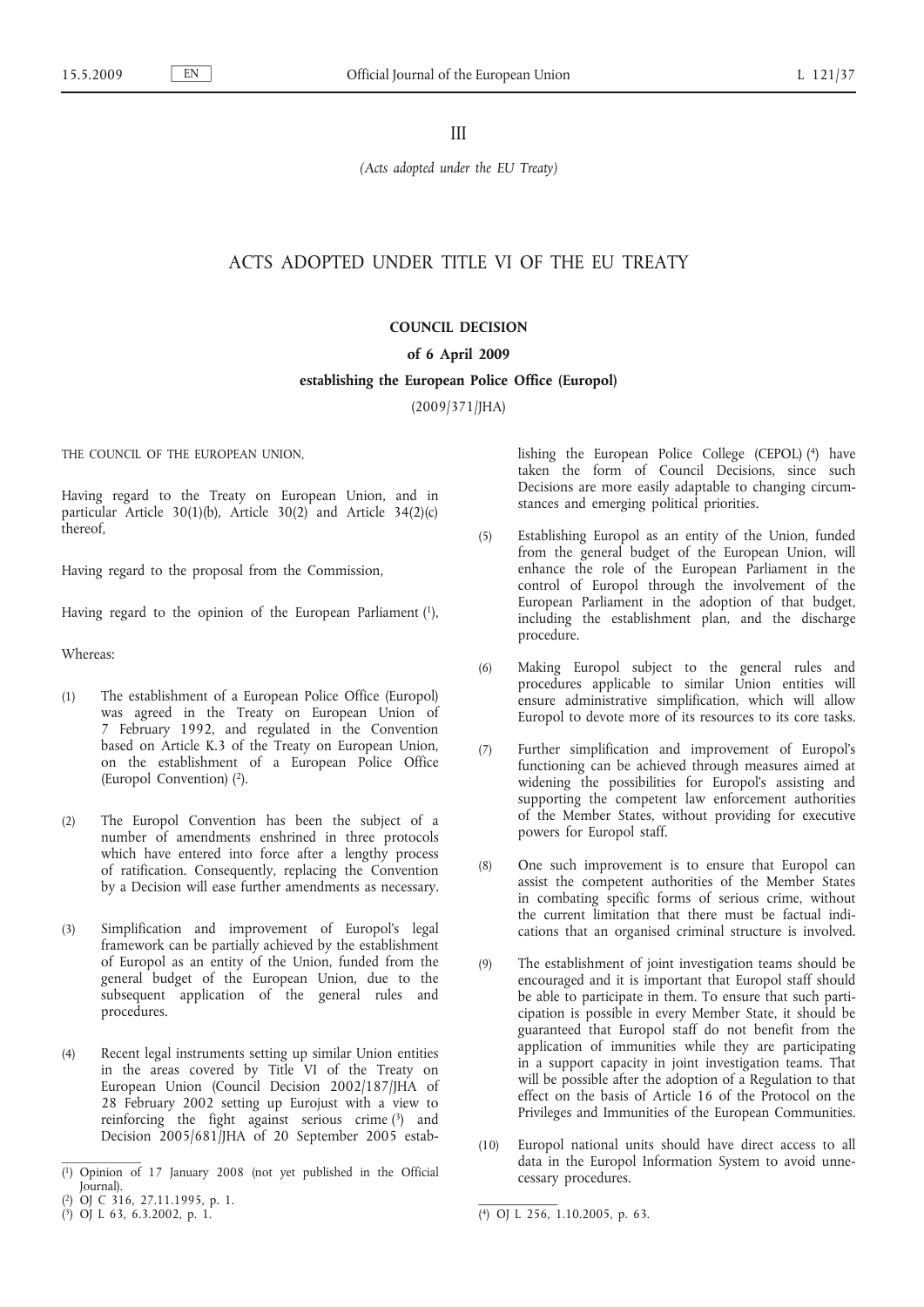- (11) In order to achieve its objectives, Europol processes personal data by automated means or in structured manual files. Accordingly, the necessary steps should be taken to guarantee a level of data protection which corresponds at least to that which results from the application of the principles of the Council of Europe Convention for the Protection of Individuals with regard to Automatic Processing of Personal Data, signed in Strasbourg on 28 January 1981, together with subsequent amendments thereto, once such amendments are in force between the Member States.
- (12) A Council Framework Decision on the protection of personal data processed in the framework of police and judicial cooperation in criminal matters will be applicable to the transfer of personal data by Member States to Europol. The relevant set of data-protection provisions in this Decision will not be affected by that Framework Decision and this Decision should contain specific provisions on the protection of personal data regulating these matters in greater detail because of the particular nature, functions and competences of Europol.
- (13) There is a need for a Data Protection Officer who should be responsible for ensuring, in an independent manner, the lawfulness of data processing and compliance with the provisions of this Decision concerning the processing of personal data, including the processing of personal data on Europol staff which are protected by Article 24 of Regulation (EC) No 45/2001 of the European Parliament and of the Council of 18 December 2000 on the protection of individuals with regard to the processing of personal data by the Community institutions and bodies and on the free movement of such data (1).
- (14) Europol's existing possibilities for the creation and management of information processing systems in support of its tasks should be widened. Such additional information processing systems should be established and maintained in accordance with the general principles of data protection enshrined in the Council of Europe Convention for the Protection of Individuals with regard to Automatic Processing of Personal Data of 28 January 1981 and in Recommendation No R (87) 15 of the Committee of Ministers of the Council of Europe of 17 September 1987, by means of a Management Board decision approved by the Council.
- (15) This Decision allows the principle of public access to official documents to be taken into account.
- ( 1) OJ L 8, 12.1.2001, p. 1.
- (16) For the purpose of fulfilling its mission, Europol should cooperate with European institutions, bodies, offices and agencies, including Eurojust, ensuring an adequate level of data protection.
- (17) Europol should be able to conclude agreements and working arrangements with Union or Community institutions, bodies, offices and agencies in order to increase mutual effectiveness in combating serious forms of crime which come within the respective competence of both parties and to avoid the duplication of work.
- (18) Europol's possibilities for cooperation with third States and organisations should be rationalised in order to ensure consistency with the general policy of the Union in that respect and new provisions on the manner in which such cooperation should take place in future should be laid down.
- (19) The governance of Europol should be improved through simplified procedures, more general descriptions of the tasks of the Management Board and the establishment of a common rule that all decisions should be taken by a majority of two thirds.
- (20) It is also desirable to provide for enhanced control over Europol by the European Parliament in order to ensure that Europol remains a fully accountable and transparent organisation, due account being taken of the need to safeguard the confidentiality of operational information.
- (21) Judicial control over Europol will be exercised in accordance with Article 35 of the Treaty on European Union.
- (22) In order to enable Europol to continue to fulfil its tasks to the best of its abilities, carefully designed transitional measures should be laid down.
- (23) Since the objective of this Decision, namely the establishment of an entity responsible for law-enforcement cooperation at Union level, cannot be sufficiently achieved by the Member States and can, therefore, by reason of the scale and effects of the action, be better achieved at Union level, the Union may adopt measures, in accordance with the principle of subsidiarity, as set out in Article 5 of the Treaty establishing the European Community and referred to in Article 2 of the Treaty on European Union. In accordance with the principle of proportionality, as set out in Article 5 of the Treaty establishing the European Community, this Decision does not go beyond what is necessary in order to achieve that objective.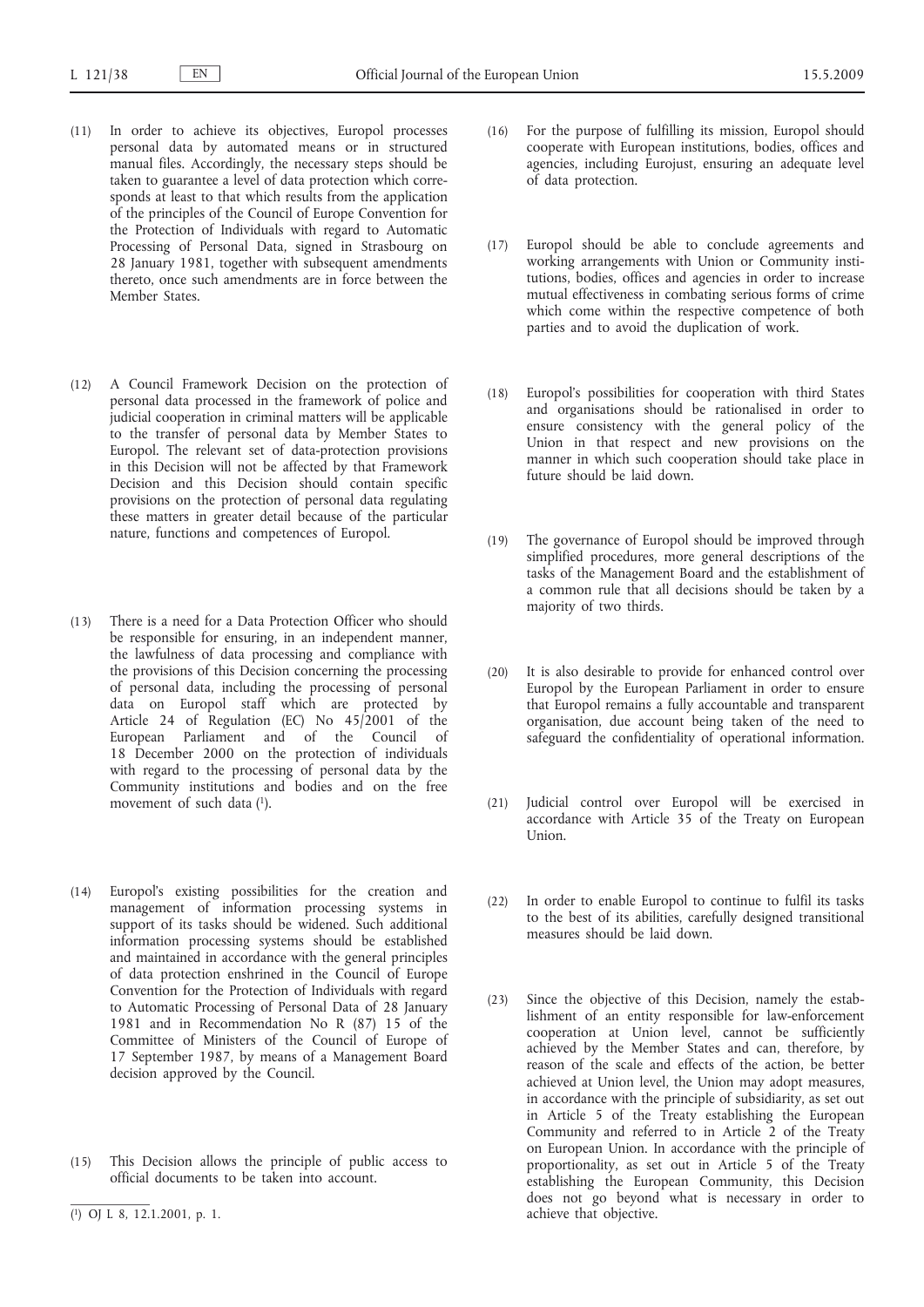(24) This Decision respects the fundamental rights and observes the principles recognised in particular by the Charter of Fundamental Rights of the European Union,

HAS DECIDED AS FOLLOWS:

# CHAPTER I

### **ESTABLISHMENT AND TASKS**

#### *Article 1*

# **Establishment**

1. This Decision replaces the provisions of the Convention based on Article K.3 of the Treaty on European Union, on the establishment of a European Police Office (Europol Convention).

Europol shall have its seat in The Hague, the Netherlands.

2. Europol, as referred to in this Decision, shall be regarded as the legal successor of Europol, as established by the Europol Convention.

3. Europol shall liaise with a single national unit in each Member State, to be established or designated in accordance with Article 8.

## *Article 2*

# **Legal capacity**

1. Europol shall have legal personality.

2. In each Member State Europol shall enjoy the most extensive legal and contractual capacity accorded to legal persons under that Member State's law. Europol may, in particular, acquire and dispose of movable and immovable property and may be a party to legal proceedings.

3. Europol shall be empowered to conclude a Headquarters Agreement with the Kingdom of the Netherlands.

# *Article 3*

### **Objective**

The objective of Europol shall be to support and strengthen action by the competent authorities of the Member States and their mutual cooperation in preventing and combating organised crime, terrorism and other forms of serious crime affecting two or more Member States.

For the purposes of this Decision, 'competent authorities' shall mean all public bodies existing in the Member States which are responsible under national law for preventing and combating criminal offences.

## *Article 4*

# **Competence**

1. Europol's competence shall cover organised crime, terrorism and other forms of serious crime as listed in the Annex affecting two or more Member States in such a way as to require a common approach by the Member States owing to the scale, significance and consequences of the offences.

2. On a recommendation by the Management Board, the Council shall lay down its priorities for Europol, taking particular account of strategic analyses and threat assessments prepared by Europol.

3. Europol's competence shall also cover related criminal offences. The following offences shall be regarded as related criminal offences:

- (a) criminal offences committed in order to procure the means of perpetrating acts in respect of which Europol is competent;
- (b) criminal offences committed in order to facilitate or carry out acts in respect of which Europol is competent;
- (c) criminal offences committed to ensure the impunity of acts in respect of which Europol is competent.

### *Article 5*

### **Tasks**

- 1. Europol shall have the following principal tasks:
- (a) to collect, store, process, analyse and exchange information and intelligence;
- (b) to notify the competent authorities of the Member States without delay via the national unit referred to in Article 8 of information concerning them and of any connections identified between criminal offences;
- (c) to aid investigations in the Member States, in particular by forwarding all relevant information to the national units;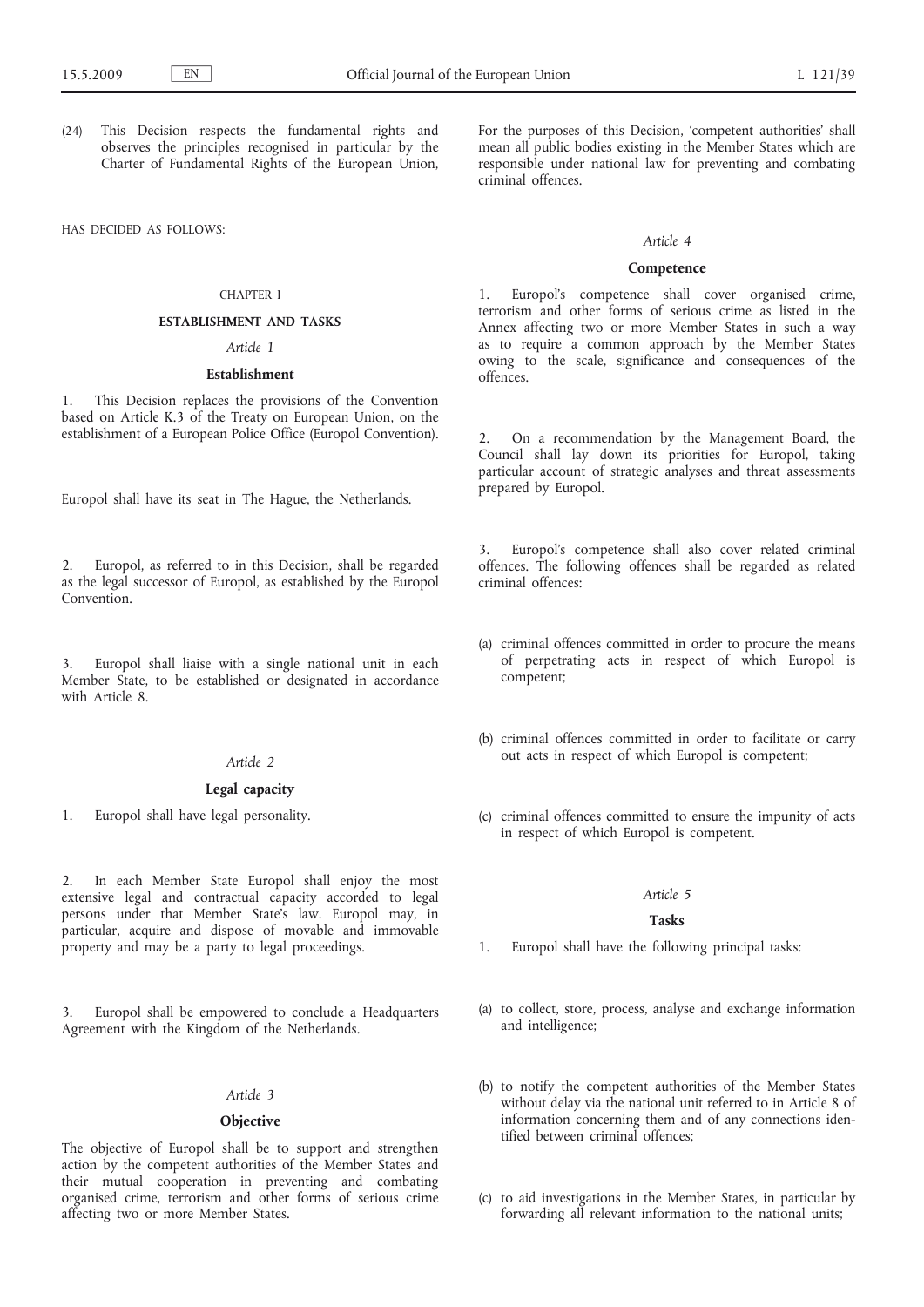- (d) to ask the competent authorities of the Member States concerned to initiate, conduct or coordinate investigations and to suggest the setting up of joint investigation teams in specific cases;
- (e) to provide intelligence and analytical support to Member States in connection with major international events;
- (f) to prepare threat assessments, strategic analyses and general situation reports relating to its objective, including organised crime threat assessments.

2. The tasks referred to in paragraph 1 shall include providing support to Member States in their tasks of gathering and analysing information from the Internet in order to assist in the identification of criminal activities facilitated by or committed using the Internet.

- 3. Europol shall have the following additional tasks:
- (a) to develop specialist knowledge of the investigative procedures of the competent authorities of the Member States and to provide advice on investigations;
- (b) to provide strategic intelligence to assist and promote the efficient and effective use of the resources available at national and Union level for operational activities and the support of such activities.

4. Additionally, in the context of its objective under Article 3, Europol may, in accordance with the staffing and budgetary resources at its disposal and within the limits set by the Management Board, assist Member States through support, advice and research in the following areas:

- (a) the training of members of their competent authorities, where appropriate in cooperation with the European Police College;
- (b) the organisation and equipment of those authorities by facilitating the provision of technical support between the Member States;
- (c) crime prevention methods;
- (d) technical and forensic methods and analysis, and investigative procedures.

5. Europol shall also act as the Central Office for combating euro counterfeiting in accordance with Council Decision 2005/511/JHA of 12 July 2005 on protecting the euro against counterfeiting, by designating Europol as the Central Office for combating euro counterfeiting (1). Europol may also encourage the coordination of measures carried out in order to fight euro counterfeiting by the competent authorities of the Member States or in the context of joint investigation teams, where appropriate in liaison with Union entities and third States' bodies. Upon request, Europol may financially support investigations of euro counterfeiting.

# *Article 6*

## **Participation in joint investigation teams**

1. Europol staff may participate in supporting capacity in joint investigation teams, including such teams set up in accordance with Article 1 of Council Framework Decision 2002/465/JHA of 13 June 2002 on joint investigation teams (2), in accordance with Article 13 of the Convention of 29 May 2000 on mutual assistance in criminal matters between the Member States of the European Union  $(3)$ , or in accordance with Article 24 of the Convention of 18 December 1997 on mutual assistance and cooperation between customs administrations  $(4)$ , in so far as those teams are investigating criminal offences in respect of which Europol is competent under Article 4 of this Decision.

Europol staff may, within the limits provided for by the law of the Member States in which a joint investigation team is operating and in accordance with the arrangement referred to in paragraph 2, assist in all activities and exchange information with all members of the joint investigation team, in accordance with paragraph 4. They shall not, however, take part in the taking of any coercive measures.

The administrative implementation of participation by Europol staff in a joint investigation team shall be laid down in an arrangement between the Director and the competent authorities of the Member States participating in the joint investigation team, with the involvement of the national units. The rules governing such arrangements shall be determined by the Management Board.

The rules referred to in paragraph 2 shall specify the conditions under which Europol staff are placed at the disposal of the joint investigation team.

4. In accordance with the arrangement referred to in paragraph 2, Europol staff may liaise directly with members of a joint investigation team and provide members and seconded members of the joint investigation team, in accordance with this Decision, with information from any of the components of the information processing systems referred to in Article 10. In the event of such direct liaison, Europol shall at the same time inform the national units of the Member States represented in the team as well as those of the Member States which provided the information thereof.

<sup>(</sup> 1) OJ L 185, 16.7.2005, p. 35.

<sup>(</sup> 2) OJ L 162, 20.6.2002, p. 1.

<sup>(</sup> 3) OJ C 197, 12.7.2000, p. 3.

<sup>(</sup> 4) OJ C 24, 23.1.1998, p. 2.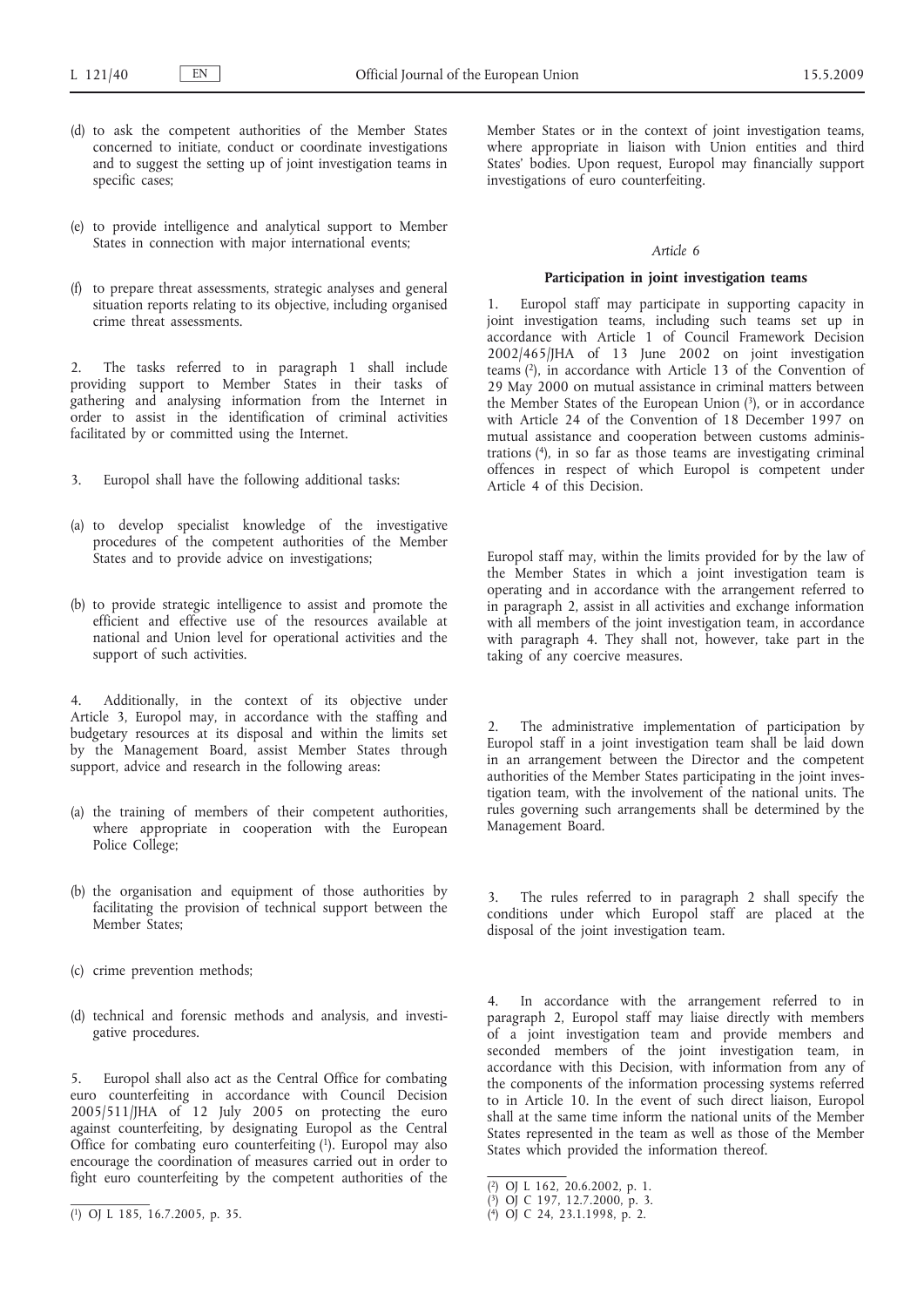Information obtained by a Europol staff member while part of a joint investigation team may, with the consent and under the responsibility of the Member State which provided the information, be included in any of the components of the information processing systems referred to in Article 10 under the conditions laid down in this Decision.

6. During the operations of a joint investigation team, Europol staff shall, with respect to offences committed against or by them, be subject to the national law of the Member State of operation applicable to persons with comparable functions.

# *Article 7*

# **Requests by Europol for the initiation of criminal investigations**

1. Member States shall deal with any request by Europol to initiate, conduct or coordinate investigations in specific cases and shall give such requests due consideration. The Member States shall inform Europol whether the investigation requested will be initiated.

2. Before making a request for the initiation of criminal investigations, Europol shall inform Eurojust accordingly.

3. If the competent authorities of the Member State decide not to comply with a request made by Europol, they shall inform Europol of their decision and of the reasons therefor unless they are unable to give their reasons because:

- (a) to do so would harm essential national security interests; or
- (b) to do so would jeopardise the success of investigations under way or the safety of individuals.

4. Replies to requests by Europol for the initiation, conduct or coordination of investigations in specific cases and information for Europol concerning the results of investigations shall be forwarded through the competent authorities of the Member States in accordance with the rules laid down in this Decision and the relevant national legislation.

### *Article 8*

### **National units**

1. Each Member State shall establish or designate a national unit responsible for carrying out the tasks set out in this Article. An official shall be appointed in each Member State as the head of the national unit.

The national unit shall be the only liaison body between Europol and the competent authorities of the Member States. Member States, however, may allow direct contacts between designated competent authorities and Europol subject to conditions determined by the Member State in question, including prior involvement of the national unit.

The national unit shall at the same time receive from Europol any information exchanged in the course of direct contacts between Europol and designated competent authorities. Relations between the national unit and the competent authorities shall be governed by national law, and in particular, the relevant national constitutional requirements.

3. Member States shall take the measures necessary to ensure that their national units are able to fulfil their tasks and, in particular, have access to relevant national data.

- 4. The national units shall:
- (a) supply Europol on their own initiative with the information and intelligence necessary for it to carry out its tasks;
- (b) respond to Europol's requests for information, intelligence and advice;
- (c) keep information and intelligence up to date;
- (d) evaluate information and intelligence in accordance with national law for the competent authorities and transmit that material to them;
- (e) issue requests for advice, information, intelligence and analysis to Europol;
- (f) supply Europol with information for storage in its databases;
- (g) ensure compliance with the law in every exchange of information between themselves and Europol.

5. Without prejudice to the Member States' discharging the responsibilities incumbent upon them with regard to the maintenance of law and order and the safeguarding of internal security, a national unit shall not in any particular case be obliged to supply information or intelligence if that would entail:

(a) harming essential national security interests;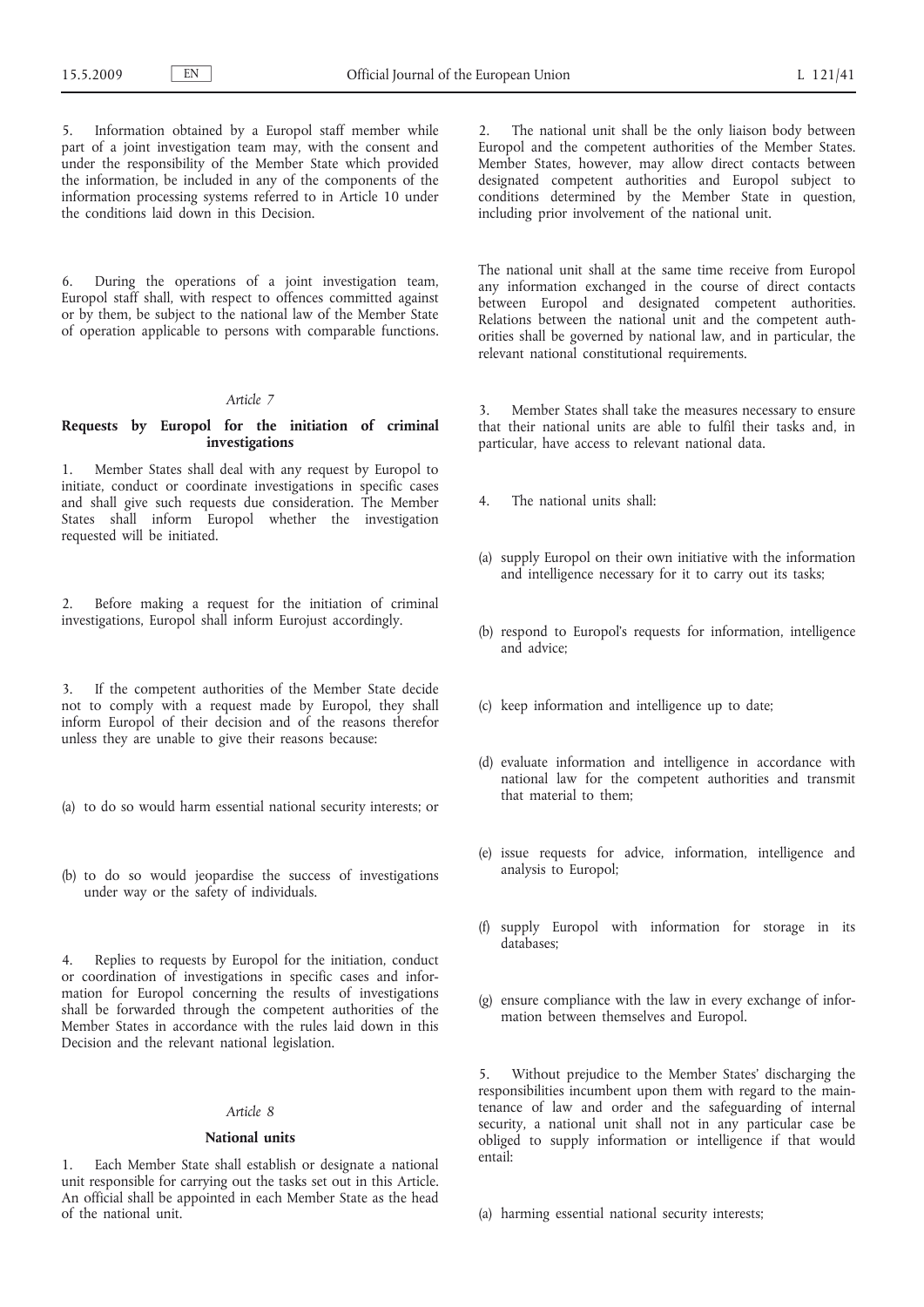- (b) jeopardising the success of a current investigation or the safety of individuals; or
- (c) disclosing information relating to organisations or specific intelligence activities in the field of State security.

6. The costs incurred by the national units in communications with Europol shall be borne by the Member States and, apart from the costs of connection, shall not be charged to Europol.

7. The heads of the national units shall meet on a regular basis to assist Europol on operational matters, on their own initiative or at the request of the Management Board or the Director, in particular to:

- (a) consider and develop proposals that will improve Europol's operational effectiveness and encourage commitment from Member States;
- (b) evaluate the reports and analyses drafted by Europol in accordance with Article  $5(1)(f)$  and develop measures in order to help to implement their findings;
- (c) provide support in the establishment of joint investigation teams involving Europol in accordance with Article  $\bar{5}(1)(d)$ and Article 6.

# *Article 9*

# **Liaison officers**

Each national unit shall second at least one liaison officer to Europol. Except as otherwise stipulated in specific provisions of this Decision, liaison officers shall be subject to the national law of the seconding Member State.

2. Liaison officers shall constitute the national liaison bureaux at Europol and shall be instructed by their national units to represent the interests of the latter within Europol in accordance with the national law of the seconding Member State and the provisions applicable to the administration of Europol.

3. Without prejudice to Article 8(4) and (5), liaison officers shall:

- (a) provide Europol with information from the seconding national unit;
- (b) forward information from Europol to the seconding national unit;
- (c) cooperate with Europol staff by providing information and giving advice; and

(d) assist in the exchange of information from their national units with the liaison officers of other Member States under their responsibility in accordance with national law. Such bilateral exchanges may also cover crimes outwith the competence of Europol, as far as allowed by national law.

4. Article 35 shall apply *mutatis mutandis* to the activities of liaison officers.

5. The rights and obligations of liaison officers in relation to Europol shall be determined by the Management Board.

6. Liaison officers shall enjoy the privileges and immunities necessary for the performance of their tasks in accordance with Article 51(2).

Europol shall ensure that liaison officers are fully informed of and associated with all of its activities, as far as that is compatible with their position.

Europol shall provide Member States free of charge with the necessary premises in the Europol building and adequate support for the performance of the activities of their liaison officers. All other costs which arise in connection with the secondment of liaison officers shall be borne by the seconding Member State, including the costs of equipment for liaison officers, unless the Management Board recommends otherwise in specific cases when drawing up Europol's budget.

### CHAPTER II

# **INFORMATION PROCESSING SYSTEMS**

# *Article 10*

### **Information processing**

In so far as it is necessary for the achievement of its objectives, Europol shall process information and intelligence, including personal data, in accordance with this Decision. Europol shall establish and maintain the Europol Information System referred to in Article 11 and the analysis work files referred to in Article 14. Europol may also establish and maintain other systems processing personal data set up in accordance with paragraphs 2 and 3 of this Article.

The Management Board, acting on a proposal from the Director after having taken into account the possibilities offered by existing Europol information processing systems and after consulting the Joint Supervisory Body, shall decide on the establishment of a new system processing personal data. That Management Board decision shall be submitted to the Council for approval.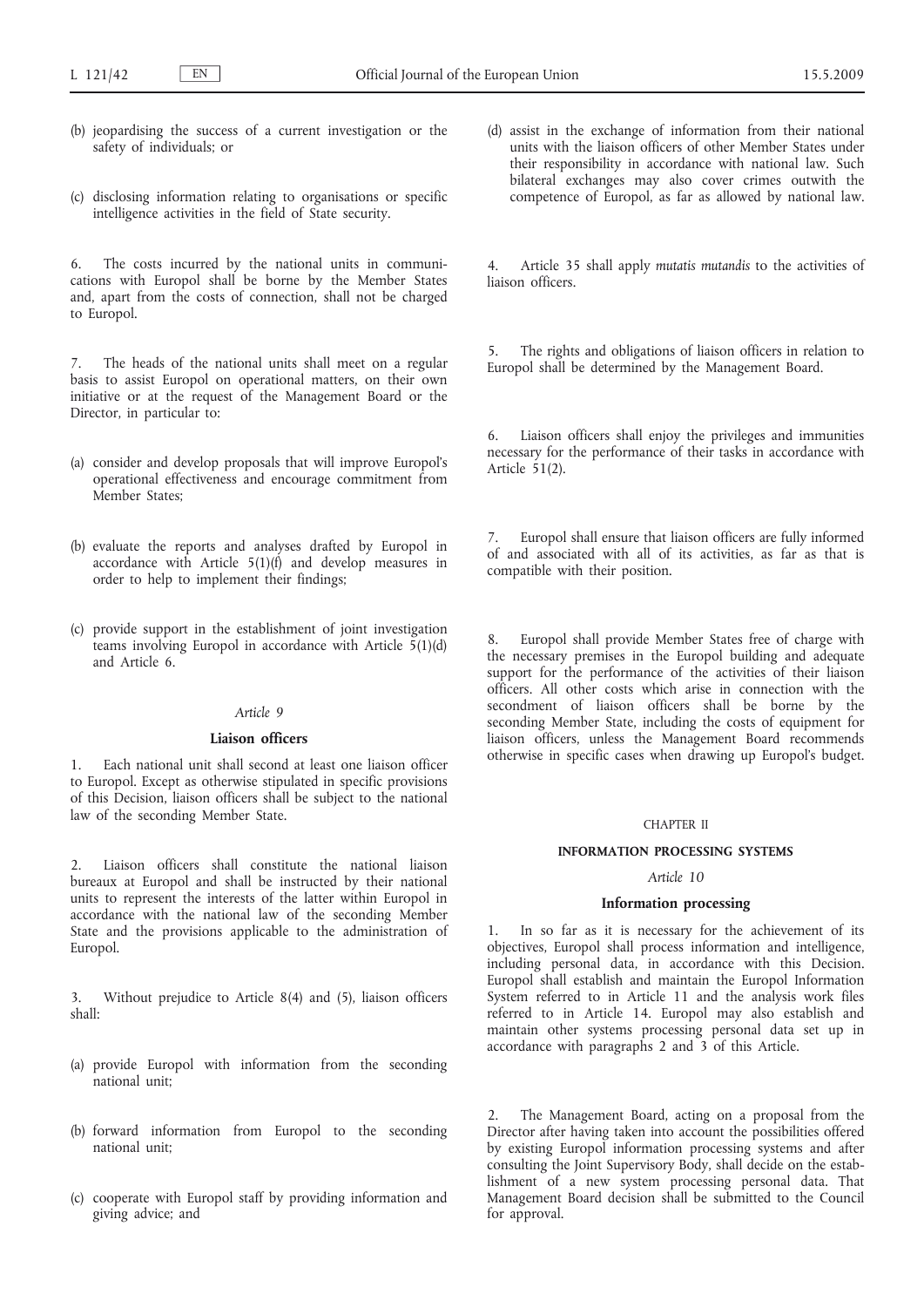The Management Board decision referred to in paragraph 2 shall determine the conditions and limitations under which Europol may establish the new system processing personal data. The Management Board decision may allow processing of personal data relating to the categories of persons referred to in Article 14(1), but not the processing of personal data revealing racial or ethnic origin, political opinions, religious or philosophical beliefs or trade-union membership and the processing of data concerning health or sex life. The Management Board decision shall ensure that the measures and principles referred to in Articles 18, 19, 20, 27, 29 and 35 are properly implemented. In particular, the Management Board decision shall define the purpose of the new system, access to and the use of the data, as well as time limits for the storage and deletion of the data.

4. Europol may process data for the purpose of determining whether such data are relevant to its tasks and can be included in the Europol Information System referred to in Article 11, in the analysis work files referred to in Article 14 or in other systems processing personal data established in accordance with paragraphs 2 and 3 of this Article. The Management Board, acting on a proposal from the Director and after consulting the Joint Supervisory Body, shall determine the conditions relating to the processing of such data, in particular with respect to access to and the use of the data, as well as time limits for the storage and deletion of the data that may not exceed six months, having due regard to the principles referred to in Article 27. That Management Board decision shall be submitted to the Council for approval.

# *Article 11*

# **Europol Information System**

1. Europol shall maintain the Europol Information System.

2. Europol shall ensure compliance with the provisions of this Decision governing operation of the Europol Information System. It shall be responsible for the proper working of the Europol Information System in technical and operational respects and shall, in particular, take all measures necessary to ensure that the measures referred to in Articles 20, 29, 31 and 35 regarding the Europol Information System are properly implemented.

3. The national unit in each Member State shall be responsible for communication with the Europol Information System. It shall, in particular, be responsible for the security measures referred to in Article 35 in respect of the dataprocessing equipment used within the territory of the Member State in question, for the review provided for in Article 20 and, in so far as required under the laws, regulations, administrative provisions and procedures of that Member State, for the proper implementation of this Decision in other respects.

#### *Article 12*

# **Content of the Europol Information System**

1. The Europol Information System may be used to process only such data as are necessary for the performance of Europol's tasks. The data input shall relate to:

- (a) persons who, in accordance with the national law of the Member State concerned, are suspected of having committed or having taken part in a criminal offence in respect of which Europol is competent or who have been convicted of such an offence;
- (b) persons regarding whom there are factual indications or reasonable grounds under the national law of the Member State concerned to believe that they will commit criminal offences in respect of which Europol is competent.

2. Data relating to the persons referred to in paragraph 1 may include only the following particulars:

- (a) surname, maiden name, given names and any alias or assumed name;
- (b) date and place of birth;
- (c) nationality;
- (d) sex;
- (e) place of residence, profession and whereabouts of the person concerned;
- (f) social security numbers, driving licences, identification documents and passport data; and
- (g) where necessary, other characteristics likely to assist in identification, including any specific objective physical characteristics not subject to change such as dactyloscopic data and DNA profile (established from the non-coding part of DNA).

3. In addition to the data referred to in paragraph 2, the Europol Information System may also be used to process the following particulars concerning the persons referred to in paragraph 1:

(a) criminal offences, alleged criminal offences and when, where and how they were (allegedly) committed;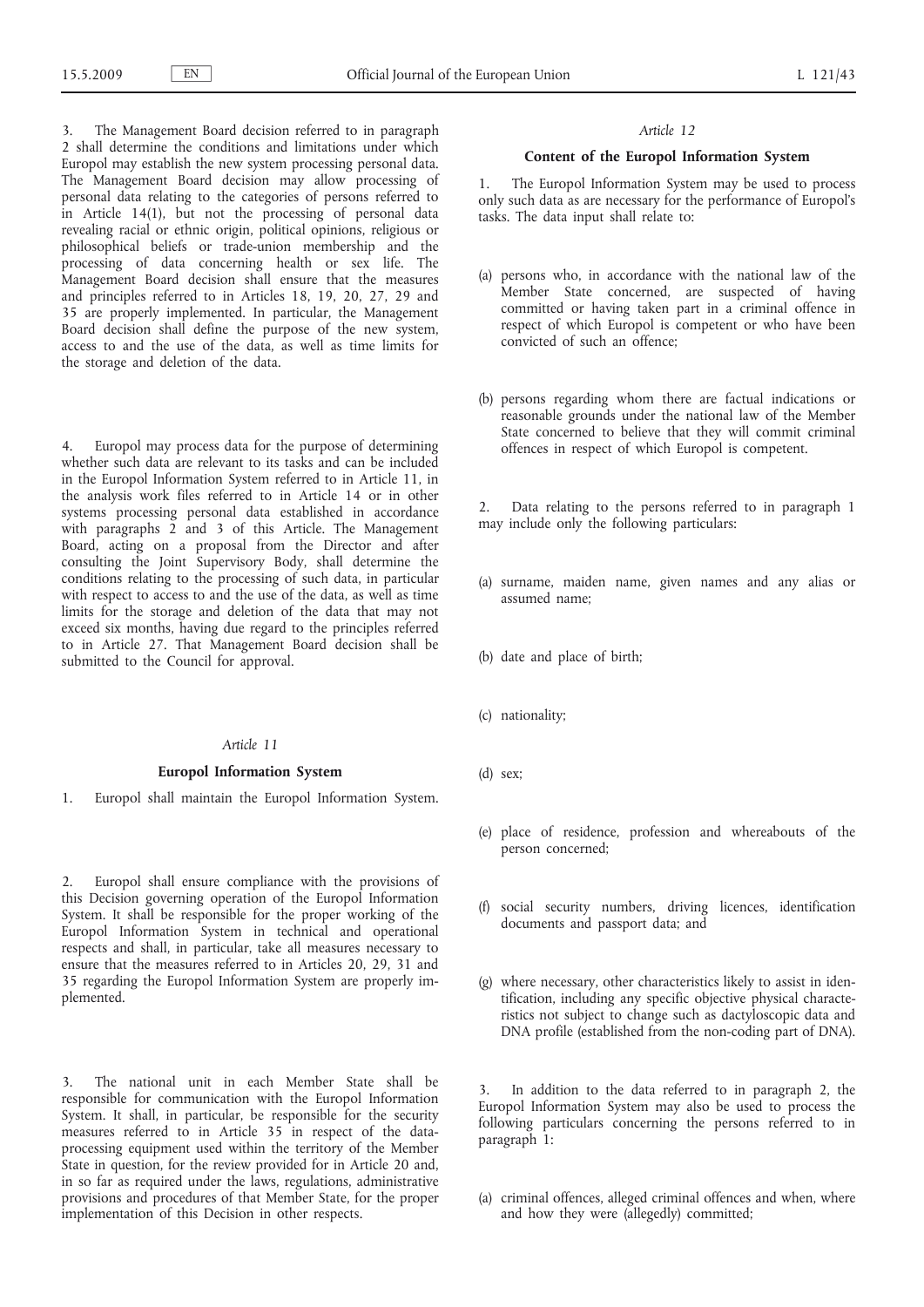- (b) means which were or may be used to commit those criminal offences including information concerning legal persons;
- (c) departments handling the case and their filing references;
- (d) suspected membership of a criminal organisation;
- (e) convictions, where they relate to criminal offences in respect of which Europol is competent;
- (f) inputting party.

These data may also be input when they do not yet contain any references to persons. Where Europol inputs the data itself, as well as when it gives its filing reference, it shall also indicate the source of the data.

4. Additional information held by Europol or national units concerning the persons referred to in paragraph 1 may be communicated to any national unit or Europol should either so request. National units shall do so in compliance with their national law.

Where the additional information concerns one or more related criminal offences as defined in Article 4(3), the data stored in the Europol Information System shall be marked accordingly to enable national units and Europol to exchange information concerning the related criminal offences.

5. If proceedings against the person concerned are definitively dropped or if that person is definitively acquitted, the data relating to the case in respect of which either decision has been taken shall be deleted.

#### *Article 13*

### **Use of the Europol Information System**

National units, liaison officers, the Director, Deputy Directors and duly empowered Europol staff shall have the right to input data directly into the Europol Information System and retrieve them from it. Data may be retrieved by Europol where that is necessary for the performance of its tasks in a particular case. Retrieval by the national units and liaison officers shall be effected in accordance with the laws, regulations, administrative provisions and procedures of the accessing party, subject to any additional provisions laid down in this Decision.

2. Only the party which has input data may modify, correct or delete such data. Where another party has reason to believe that data as referred to in Article  $12(2)$  are incorrect or wishes to supplement them, it shall immediately inform the inputting party. The inputting party shall examine such information without delay and if necessary modify, supplement, correct or delete the data immediately.

3. Where the system contains data as referred to in Article 12(3) concerning a person, any party may input additional data as referred to in that provision. Where there is an obvious contradiction between the data input, the parties concerned shall consult each other and reach agreement.

4. Where a party intends to delete altogether data as referred to in Article  $12(2)$  which it has input concerning a person and data as referred to in Article 12(3) in respect of the same person have been input by other parties, responsibility in terms of dataprotection legislation pursuant to Article 29(1) and the right to modify, supplement, correct and delete such data pursuant to Article  $12(2)$  shall be transferred to the next party to have input data as referred to in Article 12(3) on that person. The party intending to delete shall inform the party to which responsibility in terms of data protection is transferred of its intention.

Responsibility for the permissibility of retrieval from, input into and modifications within the Europol Information System shall lie with the retrieving, inputting or modifying party. It must be possible to identify that party. The communication of information between national units and the competent authorities of the Member States shall be governed by national law.

In addition to the national units and persons referred to in paragraph 1, competent authorities designated to that effect by the Member States may also query the Europol Information System. However, the result of the query shall indicate only whether the data requested are available in the Europol Information System. Further information may then be obtained via the national unit.

Information concerning the competent authorities designated in accordance with paragraph 6, including subsequent modifications, shall be transmitted to the General Secretariat of the Council, which shall publish the information in the *Official Journal of the European Union*.

# *Article 14*

### **Analysis work files**

Where this is necessary for the performance of its tasks, Europol may store, modify, and use data concerning criminal offences in respect of which it is competent, including data on the related criminal offences referred to in Article 4(3), in analysis work files. The analysis work files may contain data on the following categories of persons:

(a) persons as referred to in Article 12(1);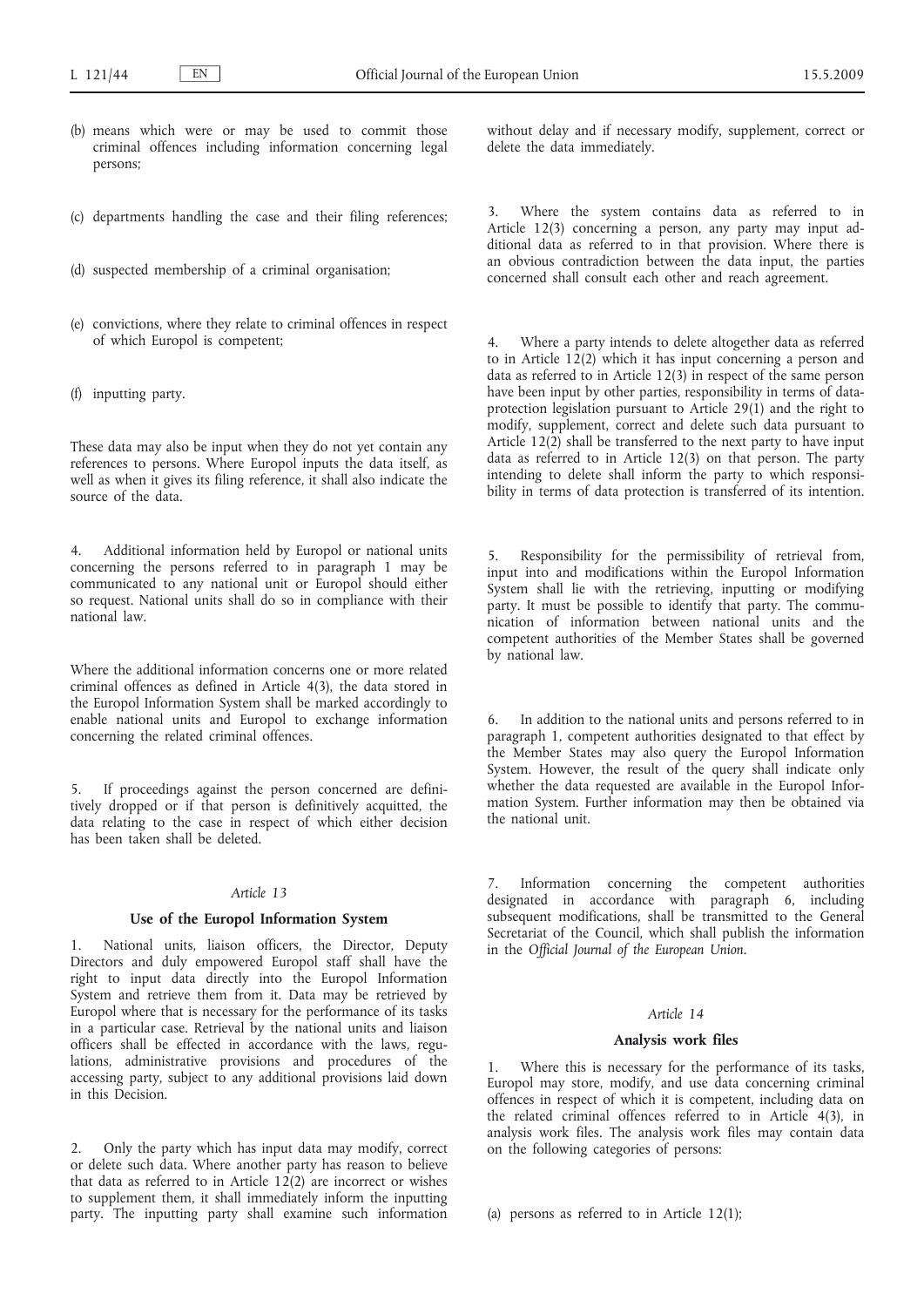- (b) persons who might be called on to testify in investigations in connection with the offences under consideration or in subsequent criminal proceedings;
- (c) persons who have been the victims of one of the offences under consideration or with regard to whom certain facts give reason to believe that they could be the victims of such an offence;
- (d) contacts and associates; and
- (e) persons who can provide information on the criminal offences under consideration.

The processing of personal data revealing racial or ethnic origin, political opinions, religious or philosophical beliefs or tradeunion membership and the processing of data concerning health or sex life shall not be permitted unless strictly necessary for the purposes of the file concerned and unless such data supplement other personal data already input in that file. The selection of a particular group of persons solely on the basis of the abovementioned sensitive data, in breach of the aforementioned rules with regard to purpose, shall be prohibited.

The Council, acting by qualified majority after consulting the European Parliament, shall adopt implementing rules for analysis work files prepared by the Management Board, which shall previously have obtained the opinion of the Joint Supervisory Body, containing additional details, in particular with regard to the categories of personal data referred to in this Article, to the security of the data concerned and to the internal supervision of their use.

2. Analysis work files shall be opened for the purposes of analysis defined as the assembly, processing or use of data with the aim of assisting criminal investigations. Each analysis project shall entail the establishment of an analysis group closely associating the following participants:

- (a) analysts and other Europol staff designated by the Director;
- (b) liaison officers and/or experts from the Member States supplying the information or concerned by the analysis within the meaning of paragraph 4.

Only analysts shall be authorised to input data into the file concerned and modify such data. All participants in the analysis group may retrieve data from the file.

3. At the request of Europol or on their own initiative, national units shall, subject to Article 8(5), communicate to Europol all the information which it may require for the purpose of a particular analysis work file. Member States shall communicate such data only where processing thereof for the purposes of preventing, analysing or combating offences is also authorised by their national law. Depending on their degree of urgency, data from designated competent authorities may be routed directly to the analysis work file in accordance with Article 8(2).

If an analysis is of a general nature and of a strategic type, all Member States, through liaison officers and/or experts, shall be fully associated in the findings thereof, in particular through the communication of reports drawn up by Europol.

If the analysis bears on specific cases not concerning all Member States and has a direct operational aim, representatives of the following Member States shall participate therein:

- (a) Member States which were the source of the information giving rise to the decision to open the analysis work file, or those which are directly concerned by that information, and Member States subsequently invited by the analysis group to take part in the analysis because they are also becoming concerned;
- (b) Member States which learn from consulting the index function referred to in Article 15 that they need to be informed and assert that need to know under the conditions laid down in paragraph 5 of this Article.

5. The need to be informed may be claimed by authorised liaison officers. Each Member State shall nominate and authorise a limited number of such liaison officers.

A liaison officer shall claim the need to be informed as provided for in point (b) of the second subparagraph of paragraph 4 by means of a written reasoned statement approved by the authority to which he is subordinate in his Member State and forwarded to all the participants in the analysis. He shall then be associated automatically in the analysis in progress.

If an objection is raised in the analysis group, automatic association shall be deferred until the completion of a conciliation procedure, which shall comprise three stages as follows:

- (a) the participants in the analysis shall endeavour to reach agreement with the liaison officer claiming the need to be informed. They shall have no more than eight days for that purpose;
- (b) if no agreement is reached, the heads of the national units concerned and the Director shall meet within three days and try to reach agreement;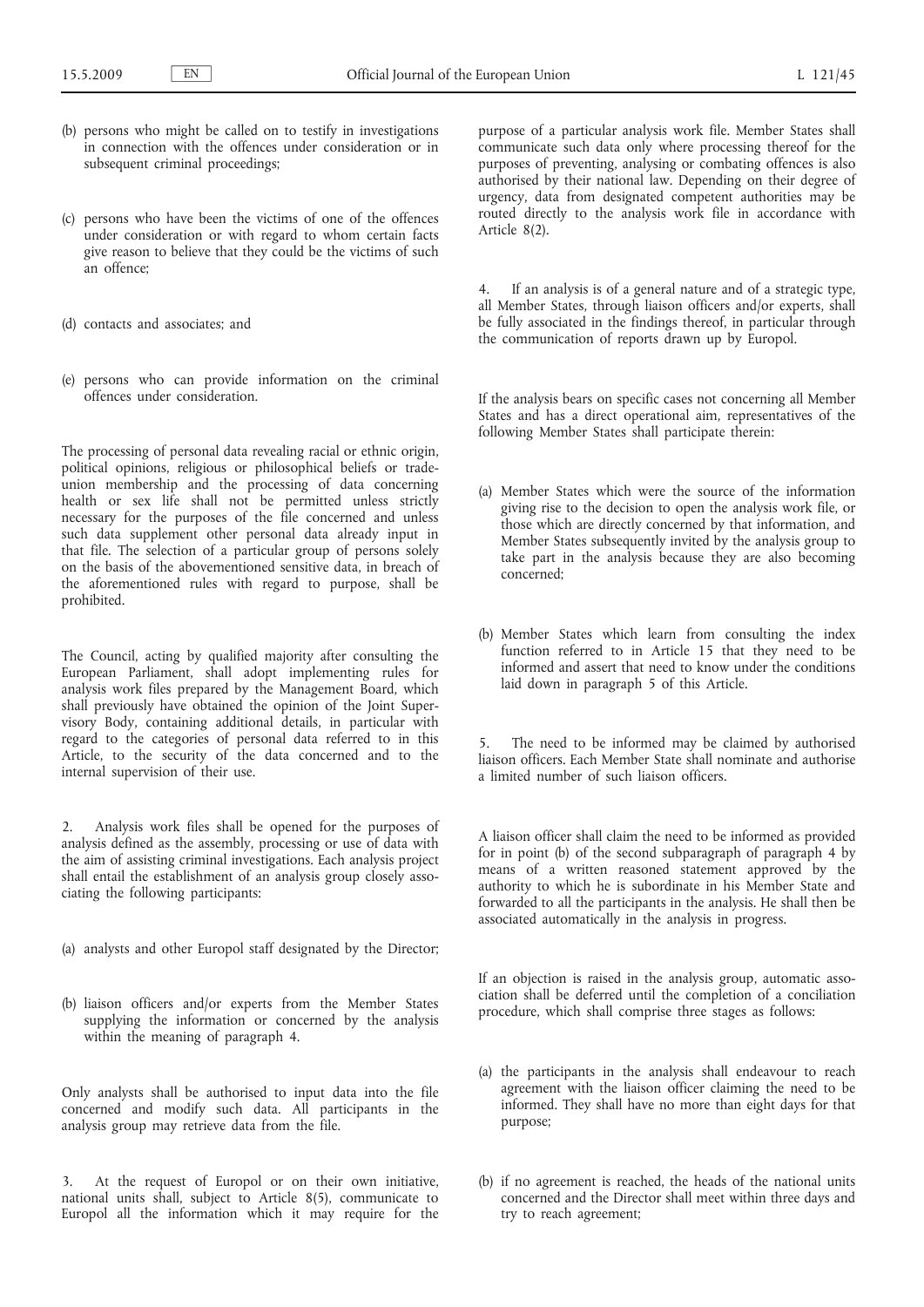(c) if the disagreement persists, the representatives of the parties concerned on the Management Board shall meet within eight days. If the Member State concerned does not waive its need to be informed, association of that Member State shall be decided on by consensus.

6. The Member State communicating an item of data to Europol shall be the sole judge of the degree of its sensitivity and variations thereof and shall be entitled to determine the conditions for the handling of the data. Any dissemination or operational use of data communicated shall be decided on by the Member State that communicated the data to Europol. If it cannot be determined which Member State communicated the data to Europol, the decision on dissemination or operational use of data shall be taken by the participants in the analysis. A Member State or an associated expert joining an analysis in progress may not, in particular, disseminate or use the data without the prior agreement of the Member States initially concerned.

By way of derogation from paragraph 6, in cases in which Europol finds, after the time of inclusion of data in an analysis work file, that those data relate to a person or object on which data submitted by another Member State or third party were already input in the file, the Member State or third party concerned shall be informed immediately of the link identified, in accordance with Article 17.

8. Europol may invite experts from the entities referred to in Articles  $22(1)$  or  $23(1)$  to be associated with the activities of an analysis group, where:

- (a) an agreement or working arrangement such as referred to in Articles 22(2) and 23(2) which contains appropriate provisions on the exchange of information, including the transmission of personal data, and on the confidentiality of exchanged information, is in force between Europol and the entity concerned;
- (b) the association of the experts from the entity is in the interest of the Member States;
- (c) the entity is directly concerned by the analysis work; and
- (d) all participants agree on the association of the experts from the entity with the activities of the analysis group.

Under the conditions laid down in points (b), (c) and (d) of the first subparagraph, Europol shall invite experts of the European Anti-Fraud Office to be associated with the activities of the analysis group if the analysis project concerns fraud or any other illegal activities affecting the financial interests of the European Communities.

The association of experts from an entity with the activities of an analysis group shall be subject to an arrangement between Europol and the entity. The rules governing such arrangements shall be determined by the Management Board.

Details of the arrangements between Europol and entities shall be sent to the Joint Supervisory Body, which may address any comments it deems necessary to the Management Board.

# *Article 15*

## **Index function**

An index function shall be created by Europol for the data stored in the analysis work files.

The Director, the Deputy Directors, duly empowered Europol staff, liaison officers and duly empowered members of national units shall have the right to access the index function. The index function shall be such that it is clear to the person using it, from the data being consulted, whether an analysis work file contains data which are of interest for the performance of the tasks of the person using the index function.

Access to the index function shall be defined in such a way that it is possible to determine whether or not an item of information is stored in an analysis work file, but not to establish connections or further conclusions regarding the content of the file.

The Management Board shall define the detailed procedures for the design of the index function, including the conditions of access to the index function, after obtaining the advice of the Joint Supervisory Body.

# *Article 16*

# **Order opening an analysis work file**

1. For every analysis work file, the Director shall specify in an order opening the file:

- (a) the file name;
- (b) the purpose of the file;
- (c) the groups of persons concerning whom data are stored;
- (d) the nature of the data to be stored and personal data revealing racial or ethnic origin, political opinions, religious or philosophical beliefs or trade-union membership and data concerning health or sex life which are strictly necessary;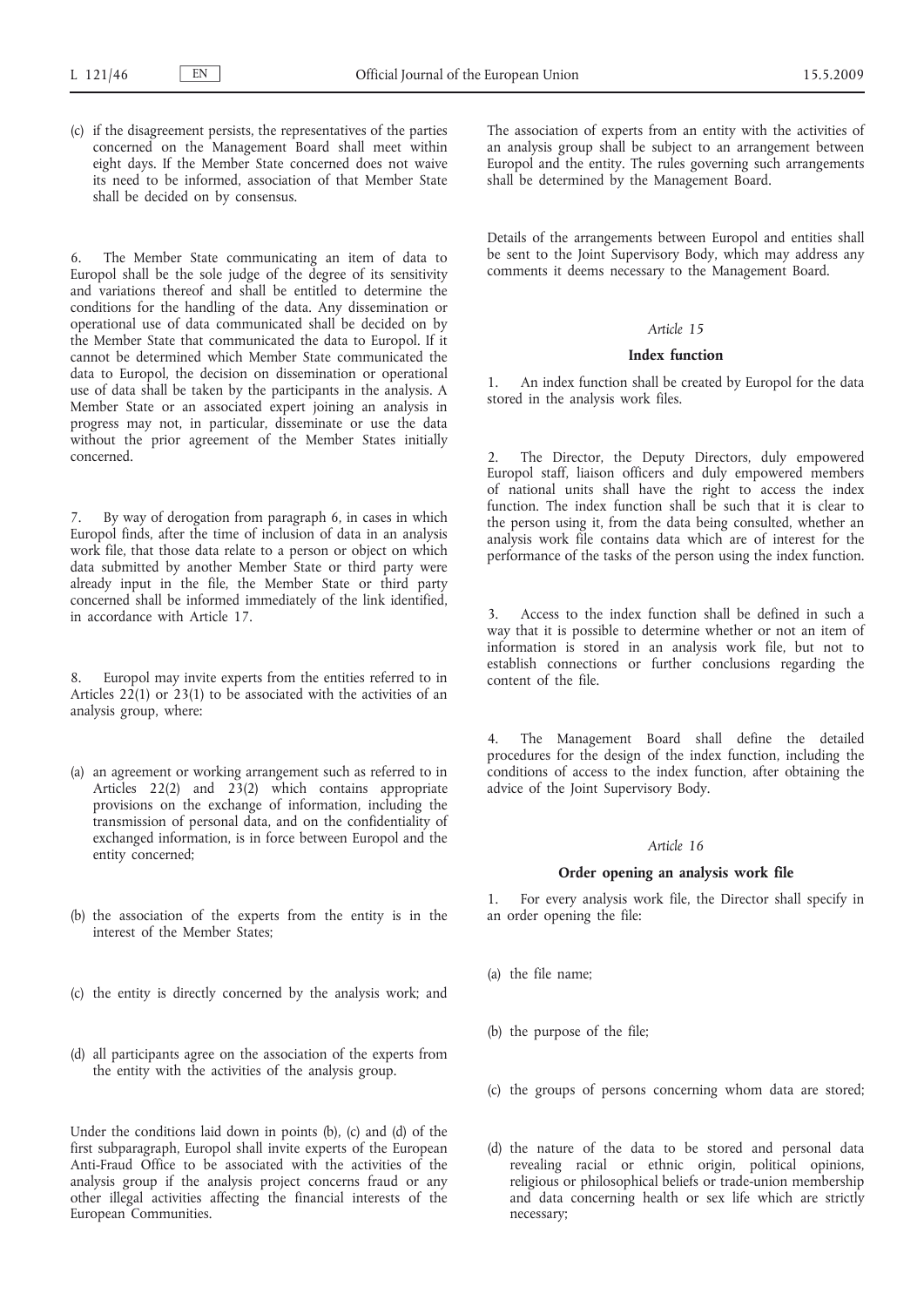- (e) the general context leading to the decision to open the file;
- (f) the participants in the analysis group at the time of opening the file;
- (g) the conditions under which the personal data stored in the file may be communicated, to which recipients and under what procedure;
- (h) the time limits for examination of the data and the duration of storage;
- (i) the method of establishment of the audit log.

The Management Board and the Joint Supervisory Body shall immediately be informed by the Director of the order opening the file or any subsequent change in the particulars referred to in paragraph 1 and shall receive the dossier. The Joint Supervisory Body may address any comments it deems necessary to the Management Board. The Director may request the Joint Supervisory Body to do that within a specified period of time.

The analysis work file shall be retained for a maximum period of three years. Before the expiry of that three-year period, Europol shall review the need for the continuation of the file. When it is strictly necessary for the purpose of the file, the Director may order the continuation of the file for a further period of three years. The Management Board and the Joint Supervisory Body shall immediately be informed by the Director of the elements in the file justifying the strict need for its continuation. The Joint Supervisory Body shall address any comments it deems necessary to the Management Board. The Director may request the Joint Supervisory Body to do that within a specified period of time.

4. At any time the Management Board may instruct the Director to amend an opening order or to close an analysis work file. The Management Board shall decide on what date any such amendment or closure will take effect.

### CHAPTER III

# **COMMON PROVISIONS ON INFORMATION PROCESSING**

## *Article 17*

## **Duty to notify**

Without prejudice to Article 14(6) and (7), Europol shall promptly notify the national units and, if the national units so request, their liaison officers of any information concerning their Member State and of connections identified between criminal offences in respect of which Europol is competent under Article 4. Information and intelligence concerning other serious crime of which Europol becomes aware in the course of its duties may also be communicated.

#### *Article 18*

#### **Provisions on control of retrievals**

Europol shall establish, in cooperation with the Member States, appropriate control mechanisms to allow the verification of the legality of retrievals from any of its automated data files used to process personal data and to allow Member States access to the audit logs on request. The data thus collected shall be used only for the purpose of such verification by Europol and the supervisory bodies referred to in Articles 33 and 34 and shall be deleted after 18 months, unless the data are further required for ongoing control. The Management Board shall decide on the details of such control mechanisms after consulting the Joint Supervisory Body.

### *Article 19*

# **Rules on the use of data**

1. Personal data retrieved from any of Europol's data processing files or communicated by any other appropriate means shall be transmitted or used only by the competent authorities of the Member States in order to prevent and combat crimes in respect of which Europol is competent, and to prevent and combat other serious forms of crime. Europol shall use the data only for the performance of its tasks.

If, in the case of certain data, the communicating Member State or the communicating third State or third body stipulates particular restrictions on use to which such data is subject in that Member State, third State or third body, such restrictions shall also be complied with by the user of the data except in the specific case where national law lays down that the restrictions on use be waived for judicial authorities, legislative bodies or any other independent body set up under the law and made responsible for supervising the national competent authorities. In such cases, the data shall be used only after consultation of the communicating Member State the interests and views of which shall be taken into account as far as possible.

3. Use of the data for other purposes or by authorities other than the national competent authorities shall be possible only after consultation of the Member State which transmitted the data in so far as the national law of that Member State permits.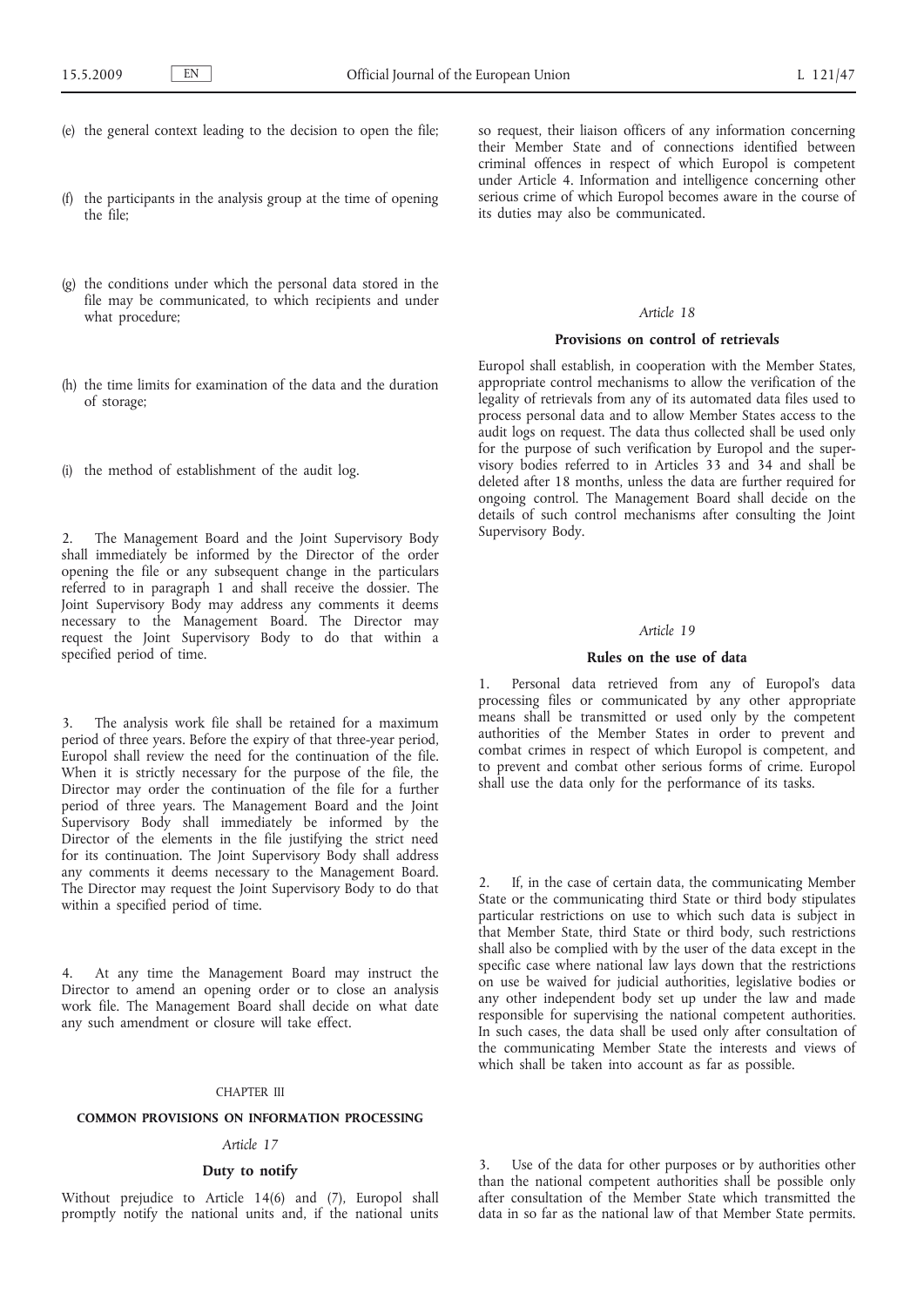#### *Article 20*

# **Time limits for the storage and deletion of data**

1. Europol shall hold data in data files only for as long as is necessary for the performance of its tasks. The need for continued storage shall be reviewed no later than three years after the input of data. Review of data stored in the Europol Information System and their deletion shall be carried out by the inputting unit. Review of data stored in other Europol data files and their deletion shall be carried out by Europol. Europol shall automatically inform the Member States three months in advance of the expiry of the time limits for reviewing the storage of data.

During the review, the units referred to in the third and fourth sentences of paragraph 1 may decide on the continued storage of data until the following review which shall take place after another period of three years if that is still necessary for the performance of Europol's tasks. If no decision is taken on the continued storage of data, those data shall be deleted automatically.

3. Where a Member State deletes from its national data files data communicated to Europol which are stored in other Europol data files, it shall inform Europol accordingly. In such cases, Europol shall delete the data unless it has further interest in them, based on intelligence that is more extensive than that possessed by the communicating Member State. Europol shall inform the Member State concerned of the continued storage of such data.

4. Such data shall not be deleted if this would damage the interests of a data subject who requires protection. In such cases, the data shall be used only with the consent of the data subject.

#### *Article 21*

### **Access to data from other information systems**

In so far as Europol is entitled under Union, international or national legal instruments to gain computerised access to data from other information systems, of national or international nature, Europol may retrieve personal data by such means if that is necessary for the performance of its tasks. The applicable provisions of such Union, international or national legal instruments shall govern access to and the use of this data by Europol, in so far as they provide for stricter rules on access and use than those of this Decision.

# CHAPTER IV

#### **RELATIONS WITH PARTNERS**

### *Article 22*

# **Relations with Union or Community institutions, bodies, offices and agencies**

1. In so far as it is relevant to the performance of its tasks, Europol may establish and maintain cooperative relations with the institutions, bodies, offices and agencies set up by, or on the basis of, the Treaty on European Union and the Treaties establishing the European Communities, in particular:

(a) Eurojust;

- (b) the European Anti-Fraud Office (OLAF) (1);
- (c) the European Agency for the Management of Operational Cooperation at the External Borders of the Member States of the European Union (Frontex)  $(2)$ ;
- (d) the European Police College (CEPOL);
- (e) the European Central Bank;
- (f) the European Monitoring Centre for Drugs and Drug Addiction (EMCDDA)  $(3)$ .

2. Europol shall conclude agreements or working arrangements with the entities referred to in paragraph 1. Such agreements or working arrangements may concern the exchange of operational, strategic or technical information, including personal data and classified information. Any such agreement or working arrangement may be concluded only after approval by the Management Board which shall previously have obtained, as far as it concerns the exchange of personal data, the opinion of the Joint Supervisory Body.

Before the entry into force of the agreement or working arrangement referred to in paragraph 2, Europol may directly receive and use information, including personal data, from the entities referred to in paragraph 1, in so far as that is necessary for the legitimate performance of its tasks, and it may, under the conditions laid down in Article 24(1), directly transmit information, including personal data, to such entities, in so far as that is necessary for the legitimate performance of the recipient's tasks.

<sup>(</sup> 1) Commission Decision 1999/352/EC, ECSC, Euratom of 28 April 1999 establishing the European Anti-fraud Office (OLAF) (OJ L 136, 31.5.1999, p. 20).

<sup>(</sup> 2) Council Regulation (EC) No 2007/2004 of 26 October 2004 establishing a European Agency for the Management of Operational Cooperation at the External Borders of the Member States of the European Union (OJ L 349, 25.11.2004, p. 1).

<sup>(</sup> 3) Regulation (EC) No 1920/2006 of the European Parliament and of the Council of 12 December 2006 on the European Monitoring Centre for Drugs and Drug Addiction (OJ L 376, 27.12.2006, p. 1).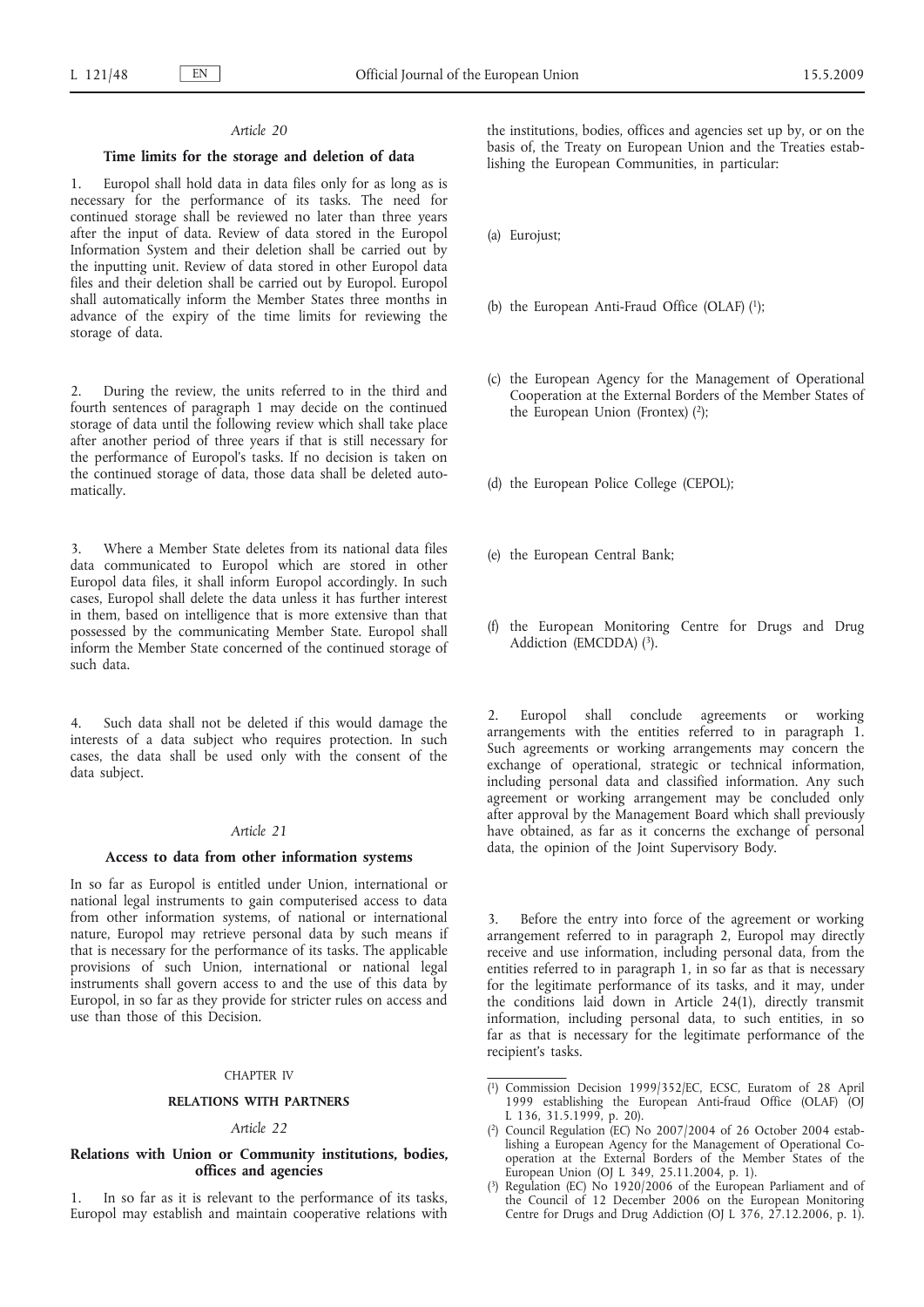Transmission by Europol of classified information to the entities referred to in paragraph 1 shall be permissible only in so far as agreement on confidentiality exists between Europol and the recipient.

#### *Article 23*

## **Relations with third States and organisations**

1. In so far as it is necessary for the performance of its tasks, Europol may also establish and maintain cooperative relations with:

- (a) third States;
- (b) organisations such as:
	- (i) international organisations and their subordinate bodies governed by public law;
	- (ii) other bodies governed by public law which are set up by, or on the basis of, an agreement between two or more States; and
	- (iii) the International Criminal Police Organisation (Interpol).

2. Europol shall conclude agreements with the entities referred to in paragraph 1 which have been put on the list referred to in Article 26(1)(a). Such agreements may concern the exchange of operational, strategic or technical information, including personal data and classified information, if transmitted via a designated contact point identified by the agreement referred to in paragraph  $6(b)$  of this Article. Such agreements may be concluded only after the approval by the Council, which shall previously have consulted the Management Board and, as far as it concerns the exchange of personal data, obtained the opinion of the Joint Supervisory Body via the Management Board.

3. Before the entry into force of the agreements referred to in paragraph 2, Europol may directly receive and use information, including personal data and classified information, in so far as that is necessary for the legitimate performance of its tasks.

4. Before the entry into force of the agreements referred to in paragraph 2, Europol may, under the conditions laid down in Article  $24(1)$ , directly transmit information other than personal data and classified information to the entities referred to in paragraph 1 of this Article, in so far as that is necessary for the legitimate performance of the recipient's tasks.

Europol may, under the conditions laid down in Article  $24(1)$ , directly transmit information other than personal data and classified information to the entities referred to in paragraph 1 of this Article which are not on the list referred to in Article  $26(1)(a)$ , in so far as that is absolutely necessary in individual cases for the purposes of preventing or combating criminal offences in respect of which Europol is competent.

6. Europol may, under the conditions laid down in Article  $24(1)$ , transmit to the entities referred to in paragraph 1 of this Article:

- (a) personal data and classified information, where that is necessary in individual cases for the purposes of preventing or combating criminal offences in respect of which Europol is competent; and
- (b) personal data, where Europol has concluded with the entity concerned an agreement as referred to in paragraph 2 of this Article which permits the transmission of such data on the basis of an assessment of the existence of an adequate level of data protection ensured by that entity.

7. Transmission by Europol of classified information to the entities referred to in paragraph 1 shall be permissible only in so far as agreement on confidentiality exists between Europol and the recipient.

8. By way of derogation from paragraphs 6 and 7 and without prejudice to Article 24(1), Europol may transmit personal data and classified information which it holds to the entities referred to in paragraph 1 of this Article where the Director considers the transmission of the data to be absolutely necessary to safeguard the essential interests of the Member States concerned within the scope of Europol's objectives or in the interests of preventing imminent danger associated with crime or terrorist offences. The Director shall in all circumstances consider the data-protection level applicable to the body in question with a view to balancing that data-protection level and those interests. The Director shall inform the Management Board and the Joint Supervisory Body as soon as possible of his or her decision and of the basis of the assessment of the adequacy of the level of data protection afforded by the entities concerned.

Before the transmission of personal data in accordance with paragraph 8, the Director shall assess the adequacy of the level of data protection afforded by the entities concerned, taking into account all the circumstances relevant to the transmission of personal data, in particular:

- (a) the nature of the data;
- (b) the purpose for which the data is intended;
- (c) the duration of the intended processing;
- (d) the general or specific data-protection provisions applying to the entity;
- (e) whether or not the entity has agreed to specific conditions required by Europol concerning the data.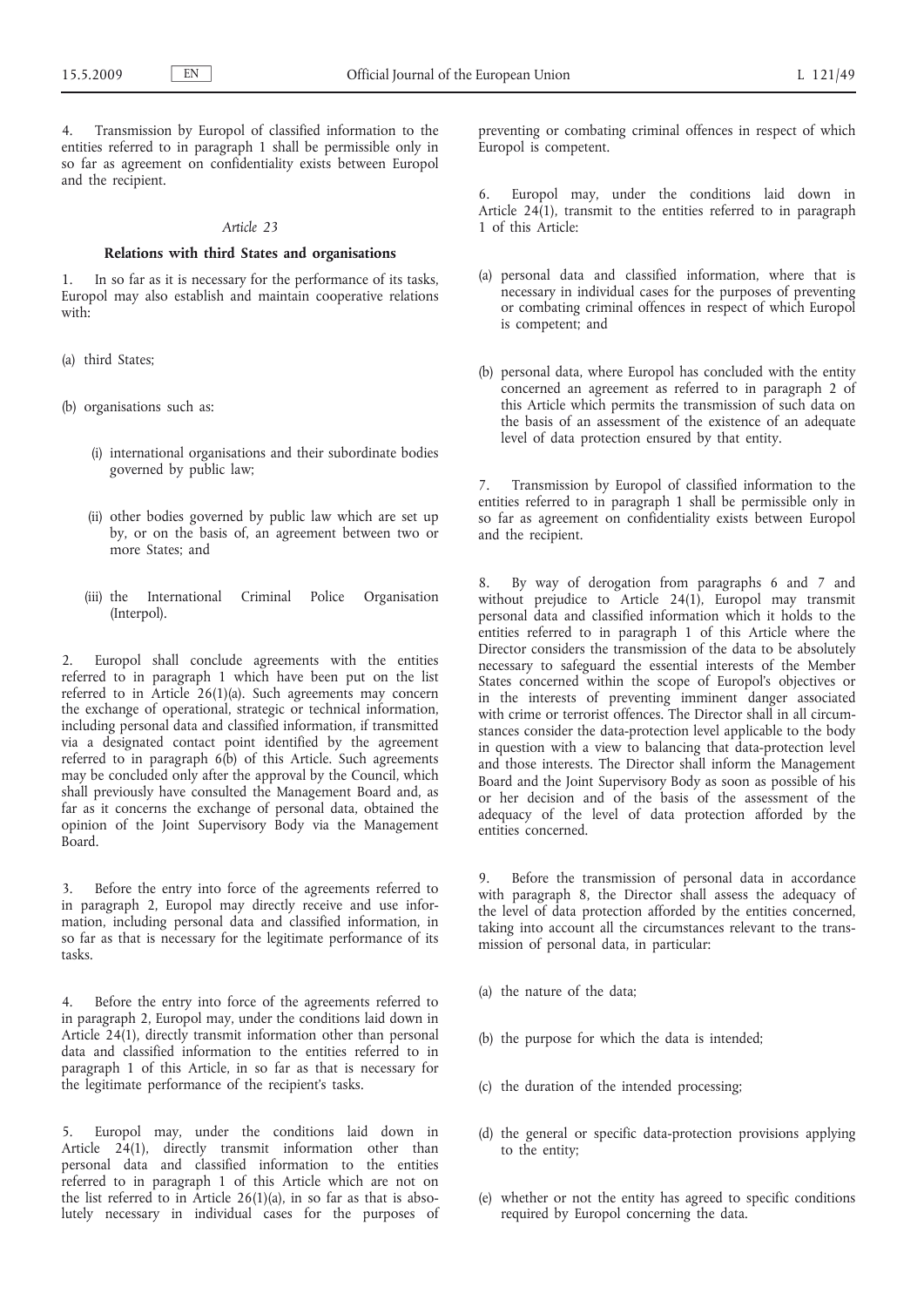# *Article 24*

# **Transmission of data**

1. If the data concerned were transmitted to Europol by a Member State, Europol shall transmit them to the entities referred to in Article 22(1) and Article 23(1) only with that Member State's consent. The Member State concerned may give its prior consent, in general terms or subject to specific conditions, to such transmission. Such consent may be withdrawn at any time.

If the data were not transmitted by a Member State, Europol shall satisfy itself that transmission of those data is not liable to:

- (a) obstruct the proper performance of the tasks in respect of which a Member State is competent;
- (b) jeopardise the security or public order of a Member State or otherwise prejudice its general welfare.

2. Europol shall be responsible for the legality of the transmission of data. Europol shall keep a record of all transmissions of data under this Article and of the grounds for such transmissions. Data shall be transmitted only if the recipient gives an undertaking that the data will be used only for the purpose for which they were transmitted.

# *Article 25*

# **Information from private parties and private persons**

- 1. For the purpose of this Decision:
- (a) 'private parties' shall mean entities and bodies established under the law of a Member State or a third State, especially companies and firms, business associations, non-profit organisations and other legal persons governed by private law, which do not fall under Article 23(1);
- (b) 'private persons' shall mean all natural persons.

2. In so far as it is necessary for the legitimate performance of its tasks, Europol may process information, including personal data, from private parties under the conditions laid down in paragraph 3.

Personal data from private parties may be processed by Europol under the following conditions:

(a) Personal data from private parties which are established under the law of a Member State may be processed by Europol only if they are transmitted via the national unit of that Member State in accordance with its national law. Europol may not contact private parties in the Member States directly in order to retrieve information.

- (b) Personal data from private parties which are established under the law of a third State with which Europol has, in accordance with Article 23, concluded a cooperation agreement allowing for the exchange of personal data may be transmitted to Europol only via the contact point of that State as identified by, and in accordance with, the cooperation agreement in force.
- (c) Personal data from private parties which are established under the law of a third State with which Europol has no cooperation agreement allowing for the exchange of personal data may be processed by Europol only if:
	- (i) the private party concerned is on the list referred to in Article 26(2); and
	- (ii) Europol and the private party concerned have concluded a memorandum of understanding on the transmission of information, including personal data, confirming the legality of the collection and transmission of the personal data by that private party and specifying that the personal data transmitted may be used only for the legitimate performance of Europol's tasks. Such a memorandum of understanding may be concluded only after approval by the Management Board which shall previously have obtained the opinion of the Joint Supervisory Body.

If the transmitted data affect interests of a Member State, Europol shall immediately inform the national unit of the Member State concerned.

4. In addition to the processing of data from private parties in accordance with paragraph 3, Europol may directly retrieve and process data, including personal data, from publicly available sources, such as media and public data and commercial intelligence providers, in accordance with the data-protection provisions of this Decision. In accordance with Article 17, Europol shall forward all relevant information to the national units.

Information, including personal data, from private persons may be processed by Europol if it is received via a national unit in accordance with national law or via the contact point of a third State with which Europol has concluded a cooperation agreement in accordance with Article 23. If Europol receives information, including personal data, from a private person residing in a third State with which Europol has no cooperation agreement, Europol may forward it only to the Member State or the third State concerned with which Europol has concluded a cooperation agreement in accordance with Article 23. Europol may not contact private persons directly in order to retrieve information.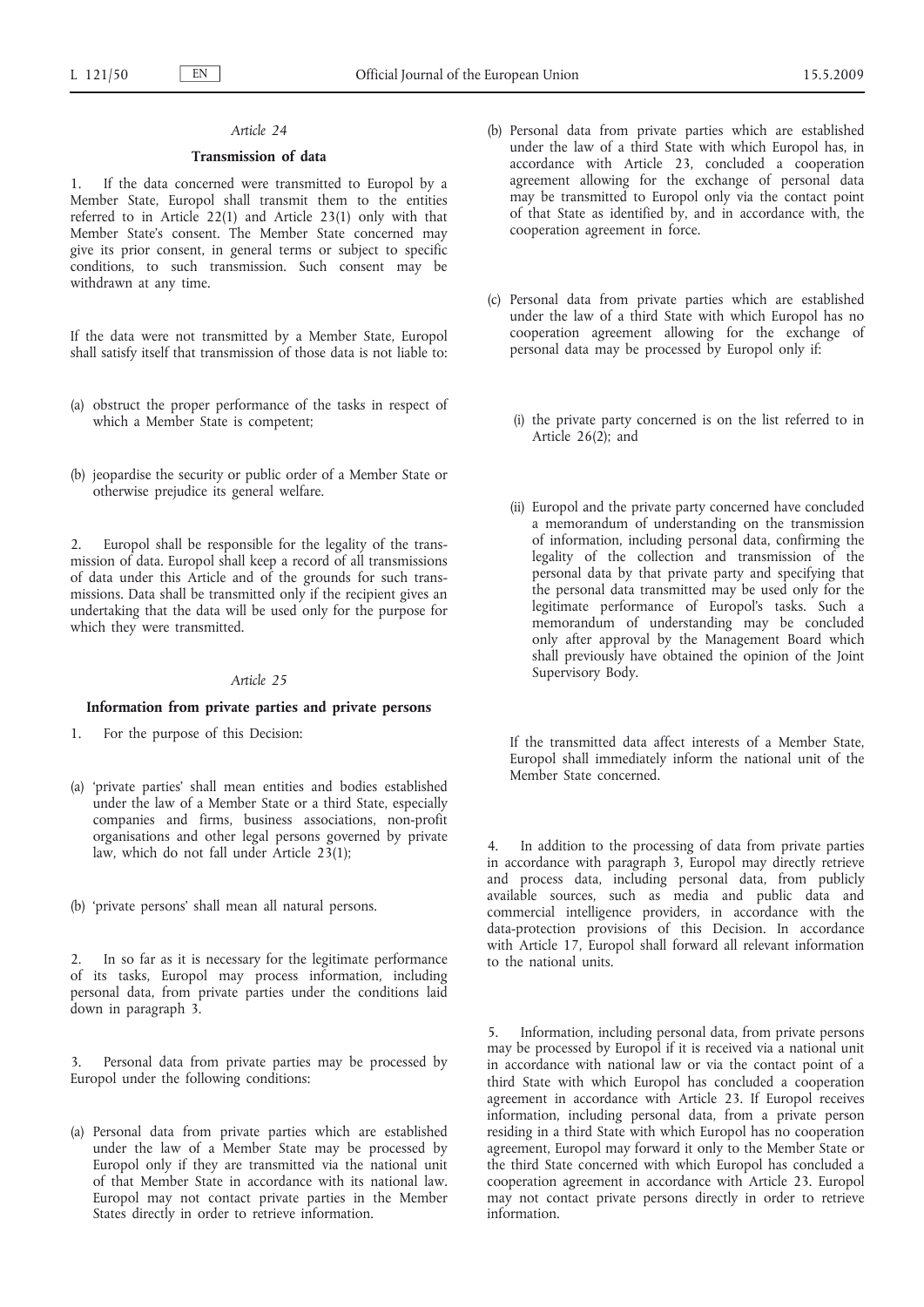6. Personal data transmitted to or retrieved by Europol under paragraph 3(c) of this Article may only be processed for the purpose of their inclusion in the Europol Information System referred to in Article 11 and the analysis work files referred to in Article 14 or other systems processing personal data established in accordance with Article 10(2) and (3) if those data are related to other data already entered in one of the aforementioned systems or if they are related to a previous query by a national unit within one of the aforementioned systems.

The responsibility for data processed by Europol, which have been transmitted under the conditions laid down in paragraph 3(b) and (c) and paragraph 4 of this Article, and for the information transmitted via the contact point of a third State with which Europol has concluded a cooperation agreement in accordance with Article 23, shall lie with Europol in accordance with Article 29(1)(b).

The Director shall submit a comprehensive report to the Management Board on the application of this Article two years after the date of application of this Decision. On the advice of the Joint Supervisory Body or on its own initiative, the Management Board may take any measure deemed appropriate in accordance with Article 37(9)(b).

# *Article 26*

# **Implementing rules governing Europol's relations**

1. The Council, acting by qualified majority after consulting the European Parliament, shall:

- (a) determine, in a list, the third States and organisations referred to in Article 23(1) with which Europol shall conclude agreements. The list shall be prepared by the Management Board and reviewed when necessary; and
- (b) adopt implementing rules governing the relations of Europol with the entities referred to in Articles 22(1) and 23(1), including the exchange of personal data and classified information. The implementing rules shall be prepared by the Management Board which shall previously have obtained the opinion of the Joint Supervisory Body.

2. The Management Board shall draw up and review, when necessary, a list determining the private parties with which Europol may conclude memoranda of understanding in accordance with Article  $25(3)(c)(ii)$  and adopt rules governing the content of and the procedure for the conclusion of such memoranda of understanding after obtaining the opinion of the Joint Supervisory Body.

## CHAPTER V

# **DATA PROTECTION AND DATA SECURITY**

# *Article 27*

# **Standard of data protection**

Without prejudice to specific provisions of this Decision, Europol shall take account of the principles of the Council of Europe Convention for the Protection of Individuals with regard to Automatic Processing of Personal Data of 28 January 1981 and of Recommendation No R (87) 15 of the Committee of Ministers of the Council of Europe of 17 September 1987. Europol shall observe those principles in the processing of personal data, inter alia, in respect of automated and nonautomated data held in the form of data files, especially any structured set of personal data accessible in accordance with specific criteria.

#### *Article 28*

# **Data Protection Officer**

The Management Board shall appoint, on the proposal of the Director, a Data Protection Officer who shall be a member of the staff. In the performance of his or her duties, he or she shall act independently.

2. The Data Protection Officer shall in particular have the following tasks:

- (a) ensuring, in an independent manner, lawfulness and compliance with the provisions of this Decision concerning the processing of personal data, including the processing of personal data relating to Europol staff;
- (b) ensuring that a written record of the transmission and receipt of personal data is kept in accordance with this Decision:
- (c) ensuring that data subjects are informed of their rights under this Decision at their request;
- (d) cooperating with Europol staff responsible for procedures, training and advice on data processing;
- (e) cooperating with the Joint Supervisory Body;
- (f) preparing an annual report and communicating that report to the Management Board and to the Joint Supervisory Body.

In the performance of his or her tasks, the Data Protection Officer shall have access to all the data processed by Europol and to all Europol premises.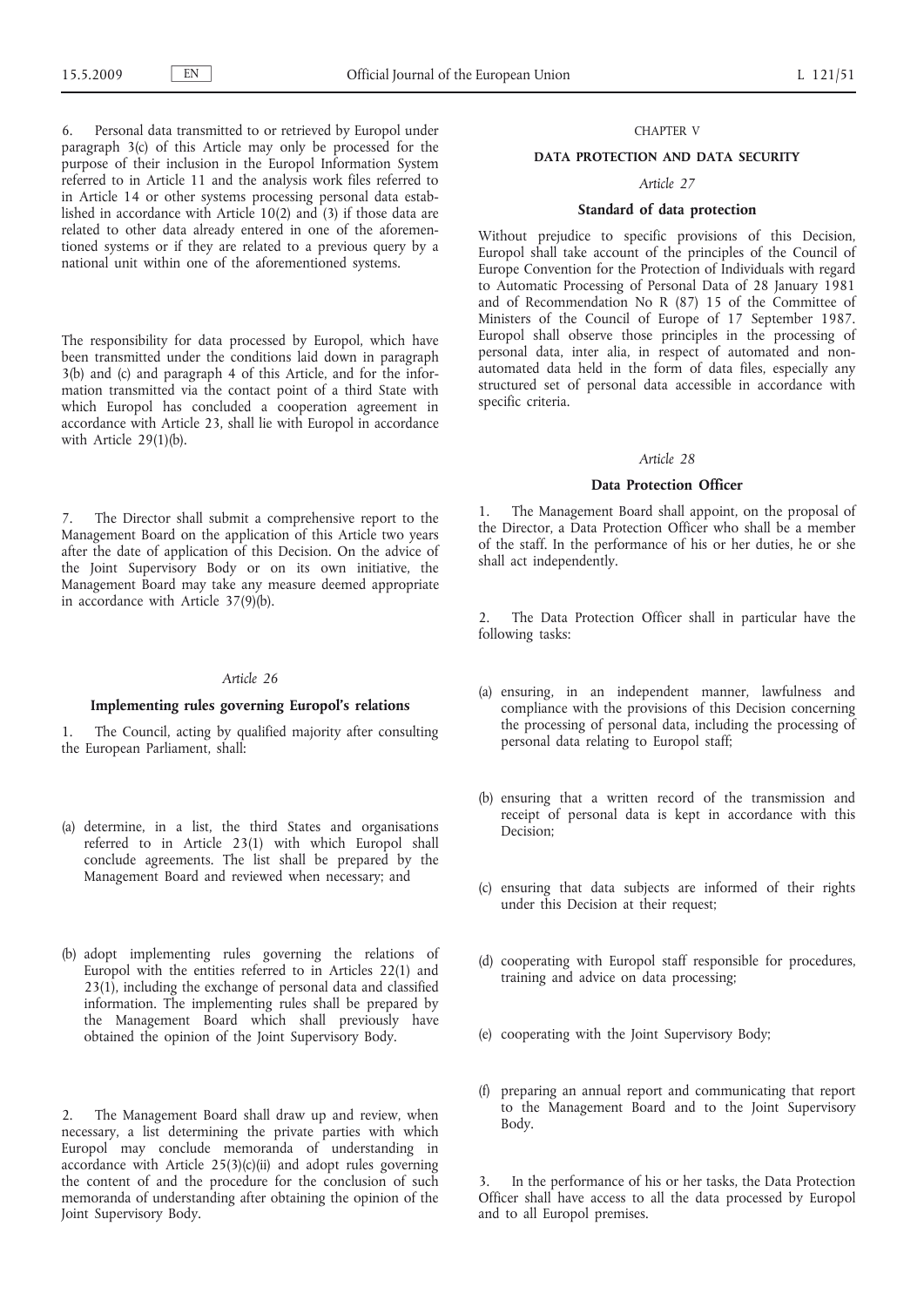If the Data Protection Officer considers that the provisions of this Decision concerning the processing of personal data have not been complied with, he or she shall inform the Director, requiring him or her to resolve the non-compliance within a specified time.

If the Director does not resolve the non-compliance of the processing within the specified time, the Data Protection Officer shall inform the Management Board and shall agree with the Management Board a specified time for a response.

If the Management Board does not resolve the non-compliance of the processing within the specified time, the Data Protection Officer shall refer the matter to the Joint Supervisory Body.

5. The Management Board shall adopt further implementing rules concerning the Data Protection Officer. Those implementing rules shall in particular concern selection and dismissal, tasks, duties and powers and safeguards for the independence of the Data Protection Officer.

# *Article 29*

# **Responsibility in data protection matters**

1. The responsibility for data processed at Europol, in particular as regards the legality of the collection, the transmission to Europol and the input of data, as well as their accuracy, their up-to-date nature and verification of the storage time limits, shall lie with:

- (a) the Member State which input or otherwise communicated the data;
- (b) Europol in respect of data communicated to Europol by third parties, including data communicated by private parties in accordance with Article 25(3)(b) and (c) and Article 25(4) as well as data communicated via the contact point of a third State with which Europol has concluded a cooperation agreement in accordance with Article 23 or which result from analyses conducted by Europol.

2. Data which have been transmitted to Europol but have not yet been input in one of Europol's data files shall remain under the data-protection responsibility of the party transmitting the data. Europol shall, however, be responsible for ensuring the security of the data in accordance with Article 35(2) in that until such data have been input in a data file, they may be accessed only by authorised Europol staff for the purpose of determining whether they can be processed at Europol, or by authorised officials of the party which supplied the data. If Europol, after appraising them, has reason to assume that data supplied are inaccurate or no longer up-to-date, it shall inform the party which supplied the data.

In addition, subject to other provisions in this Decision, Europol shall be responsible for all data processed by it.

4. If Europol has evidence that data input into one of its systems referred to in Chapter II are factually incorrect or have been unlawfully stored, it shall inform the Member State or other party involved accordingly.

5. Europol shall store data in such a way that it can be established by which Member State or third party they were transmitted or whether they are the result of an analysis by Europol.

### *Article 30*

# **Individual's right of access**

1. Any person shall be entitled, at reasonable intervals, to obtain information on whether personal data relating to him or her are processed by Europol and to have such data communicated to him or her in an intelligible form, or checked, in all cases under the conditions laid down in this Article.

Any person wishing to exercise his or her rights under this Article may make a request to that effect without excessive costs in the Member State of his or her choice to the authority appointed for that purpose in that Member State. That authority shall refer the request to Europol without delay, and in any case within one month of receipt.

3. The request shall be answered by Europol without undue delay and in any case within three months of its receipt by Europol in accordance with this Article.

Europol shall consult the competent authorities of the Member States concerned before deciding on its response to a request under paragraph 1. A decision on access to data shall be conditional upon close cooperation between Europol and the Member States directly concerned by the communication of such data. In any case in which a Member State objects to Europol's proposed response, it shall notify Europol of the reasons for its objection.

5. The provision of information in response to a request under paragraph 1 shall be refused to the extent that such refusal is necessary to:

- (a) enable Europol to fulfil its tasks properly;
- (b) protect security and public order in the Member States or to prevent crime;
- (c) guarantee that any national investigation will not be jeopardised;

(d) protect the rights and freedoms of third parties.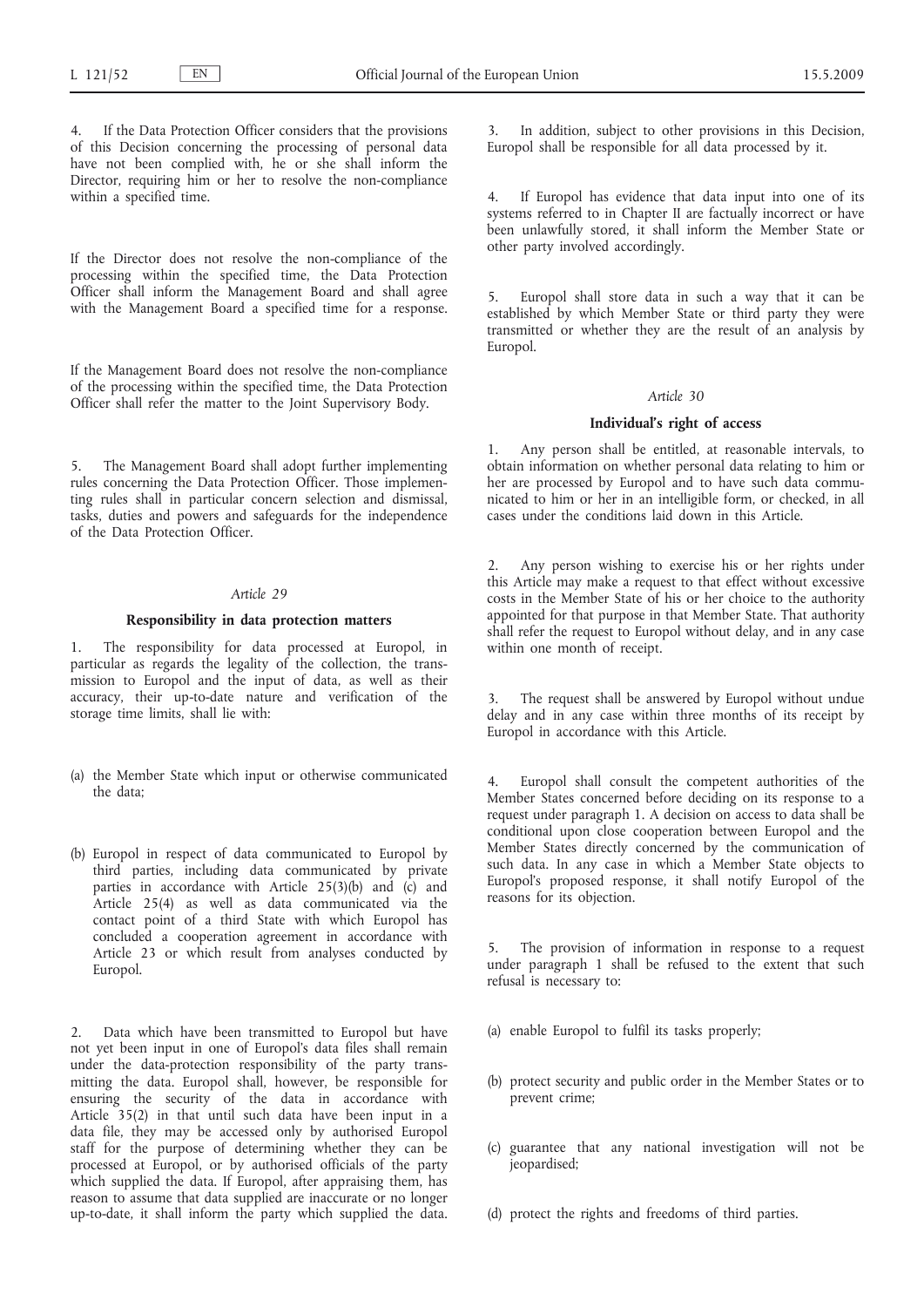When the applicability of an exemption is assessed, the interests of the person concerned shall be taken into account.

6. If the provision of information in response to a request under paragraph 1 is refused, Europol shall notify the person concerned that it has carried out checks, without giving any information which might reveal to him or her whether or not personal data concerning him or her are processed by Europol.

7. Any person shall have the right to request the Joint Supervisory Body, at reasonable intervals, to check whether the manner in which his or her personal data have been collected, stored, processed and used by Europol is in compliance with the provisions of this Decision concerning the processing of personal data. The Joint Supervisory Body shall notify the person concerned that it has carried out checks, without giving any information which might reveal to him or her whether or not personal data concerning him or her are processed by Europol.

### *Article 31*

### **Data subject's right to correctionand deletion of data**

1. Any person shall have the right to ask Europol to correct or delete incorrect data concerning him or her. If it emerges, either on the basis of the exercise of this right or otherwise, that data held by Europol which have been communicated to it by third parties or which are the result of its own analyses are incorrect or that their input or storage is in breach of this Decision, Europol shall correct or delete such data.

2. If data that are incorrect or processed in breach of this Decision were transmitted directly to Europol by Member States, the Member States concerned shall correct or delete such data in collaboration with Europol.

3. If incorrect data were transmitted by another appropriate means or if the errors in the data supplied by Member States are due to faulty transmission or were transmitted in breach of this Decision or if they result from their being input, taken over or stored in an incorrect manner or in breach of this Decision by Europol, Europol shall correct or delete the data in collaboration with the Member States concerned.

4. In the cases referred to in paragraphs 1, 2 and 3, the Member States or third parties which have received the data shall be notified forthwith. The recipient Member States and the third parties shall also correct or delete those data. Where deletion is not possible, the data shall be blocked to prevent any future processing.

5. The data subject making the request shall be informed by Europol in writing without undue delay and in any case within three months that data concerning him or her have been corrected or deleted.

#### *Article 32*

# **Appeals**

1. In its reply to a request for a check, for access to data, or for correction and deletion of data, Europol shall inform the person making the request that if he or she is not satisfied with the decision, he or she may appeal to the Joint Supervisory Body. Such person may also refer the matter to the Joint Supervisory Body if there has been no response to his or her request within the time limit laid down in Article 30 or 31.

2. If the person making the request lodges an appeal to the Joint Supervisory Body, the appeal shall be examined by that body.

3. Where an appeal relates to a decision as referred to in Article 30 or 31, the Joint Supervisory Body shall consult the national supervisory bodies or the competent judicial body in the Member State which was the source of the data or the Member State directly concerned. The decision of the Joint Supervisory Body, which may extend to a refusal to communicate any information, shall be taken in close cooperation with the national supervisory body or competent judicial body.

Where an appeal relates to access to data input by Europol in the Europol Information System or data stored in the analysis work files or in any other system established by Europol for the processing of personal data pursuant to Article 10 and where objections from Europol persist, the Joint Supervisory Body shall be able to overrule such objections only by a majority of two thirds of its members after having heard Europol and the Member State or Member States referred to in Article 30(4). If there is no such majority, the Joint Supervisory Body shall notify the person making the request of the refusal, without giving any information which might reveal the existence of any personal data concerning that person.

5. Where an appeal relates to the checking of data input by a Member State in the Europol Information System or of data stored in the analysis work files or in any other system established by Europol for the processing of personal data pursuant to Article 10, the Joint Supervisory Body shall ensure that the necessary checks have been carried out correctly in close cooperation with the national supervisory body of the Member State which has input the data. The Joint Supervisory Body shall notify the person making the request that it has carried out the checks, without giving any information which might reveal the existence of any personal data concerning that person.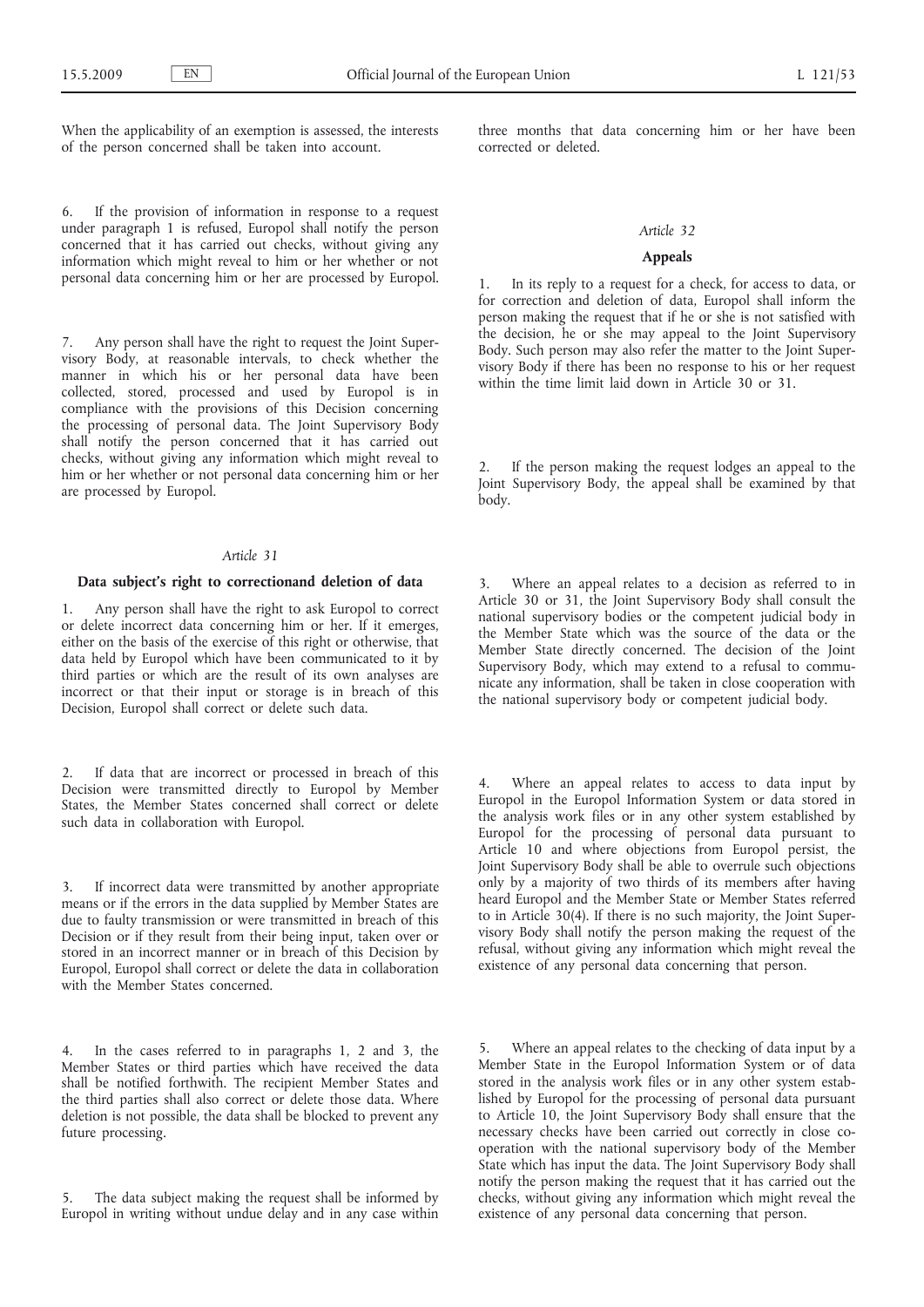Where an appeal relates to the checking of data input by Europol in the Europol Information System or of data stored in the analysis work files or in any other system established by Europol for the processing of personal data pursuant to Article 10, the Joint Supervisory Body shall ensure that the necessary checks have been carried out by Europol. The Joint Supervisory Body shall notify the person making the request that it has carried out the checks, without giving any information which might reveal the existence of any personal data concerning that person.

### *Article 33*

# **National supervisory body**

Each Member State shall designate a national supervisory body with the task to monitor independently, in accordance with its national law, the permissibility of the input, the retrieval and any communication to Europol of personal data by the Member State concerned and to examine whether such input, retrieval or communication violates the rights of the data subject. For that purpose, the national supervisory body shall have access, at the national unit or at liaison officers' premises, to the data input by the Member State in the Europol Information System or in any other system established by Europol for the processing of personal data pursuant to Article 10 in accordance with the relevant national procedures.

For the purpose of exercising their supervisory function, national supervisory bodies shall have access to the offices and documents of their respective liaison officers at Europol.

In addition, in accordance with the relevant national procedures, the national supervisory bodies shall supervise the activities of national units and the activities of liaison officers, in so far as such activities are of relevance to the protection of personal data. They shall also keep the Joint Supervisory Body informed of any actions they take with respect to Europol.

2. Any person shall have the right to request the national supervisory body to ensure that the input or communication to Europol of data concerning him or her in any form and the consultation of the data by the Member State concerned are lawful.

This right shall be exercised in accordance with the national law of the Member State in which the request is made.

# *Article 34*

# **Joint Supervisory Body**

1. An independent Joint Supervisory Body shall be set up to review, in accordance with this Decision, the activities of Europol in order to ensure that the rights of the individual are not violated by the storage, processing and use of the

data held by Europol. In addition, the Joint Supervisory Body shall monitor the permissibility of the transmission of data originating from Europol. The Joint Supervisory Body shall be composed of a maximum of two members or representatives, where appropriate assisted by alternates, of each of the independent national supervisory bodies, having the necessary abilities and appointed for five years by each Member State. Each delegation shall be entitled to one vote.

The Joint Supervisory Body shall choose a chairman from among its members.

In the performance of their duties, the members of the Joint Supervisory Body shall not receive instructions from any other body.

2. Europol shall assist the Joint Supervisory Body in the performance of the latter's tasks. In doing so, it shall in particular:

- (a) supply the information the Joint Supervisory Body requests and give it access to all documents and paper files as well as to the data stored in its data files;
- (b) allow the Joint Supervisory Body free access at all times to all its premises;
- (c) implement the Joint Supervisory Body's decisions on appeals.

The Joint Supervisory Body shall be competent to examine questions relating to implementation and interpretation in connection with Europol's activities as regards the processing and use of personal data, to examine questions relating to checks carried out independently by the national supervisory bodies of the Member States or relating to the exercise of the right of access, and to draw up harmonised proposals for common solutions to existing problems.

4. If the Joint Supervisory Body identifies any violations of the provisions of this Decision in the storage, processing or use of personal data, it shall make any complaints it deems necessary to the Director and shall request him to reply within a specified time limit. The Director shall keep the Management Board informed of the entire procedure. If it is not satisfied with the response given by the Director to its request, the Joint Supervisory Body shall refer the matter to the Management Board.

5. For the fulfilment of its tasks and to contribute to the improvement of consistency in the application of the rules and procedures for data processing, the Joint Supervisory Body shall cooperate as necessary with other supervisory authorities.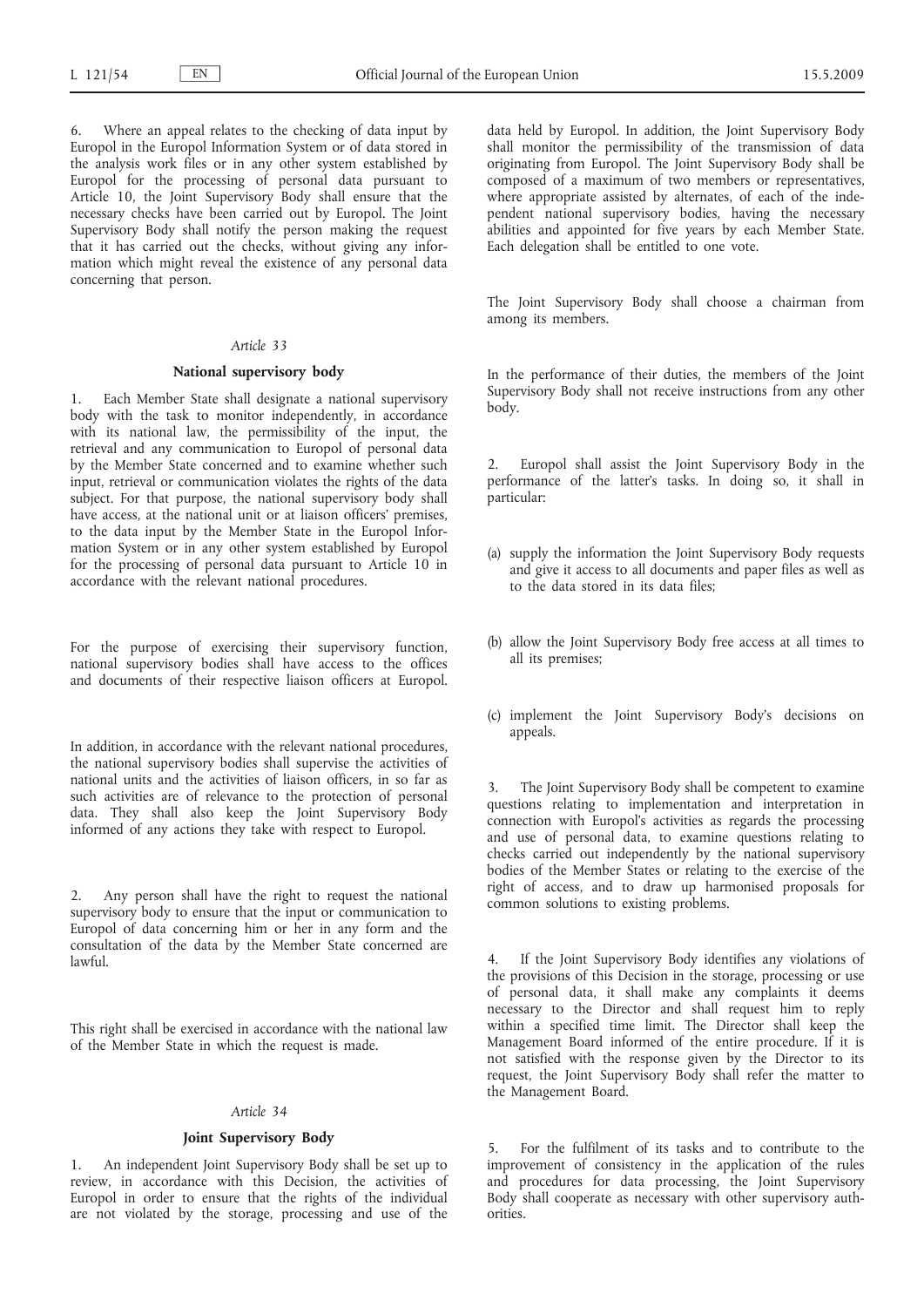6. The Joint Supervisory Body shall draw up activity reports at regular intervals. Such reports shall be forwarded to the European Parliament and to the Council. The Management Board shall have the opportunity to make comments, which shall be attached to the reports.

The Joint Supervisory Body shall decide whether or not to publish its activity report, and, if it decides to do so, shall determine how it should be published.

7. The Joint Supervisory Body shall adopt its rules of procedure by a majority of two thirds of its members and shall submit them to the Council for approval. The Council shall act by qualified majority.

8. The Joint Supervisory Body shall set up an internal committee comprising one qualified representative from each Member State with the right to vote. The committee shall have the task of examining the appeals provided for in Article 32 by all appropriate means. Should they so request, the parties, assisted by their advisers if they so wish, shall be heard by the committee. The decisions taken in this context shall be final as regards all the parties concerned.

9. The Joint Supervisory Body may set up one or more other committees in addition to the one referred to in paragraph 8.

10. The Joint Supervisory Body shall be consulted on that part of Europol's budget which concerns it. Its opinion shall be annexed to the draft budget in question.

11. The Joint Supervisory Body shall be assisted by a secretariat, the tasks of which shall be defined in the rules of procedure.

### *Article 35*

## **Data security**

1. Europol shall take the necessary technical and organisational measures to ensure the implementation of this Decision. Measures shall be considered necessary where the effort they involve is proportionate to the objective they are designed to achieve in terms of protection.

In respect of automated data processing at Europol, each Member State and Europol shall implement measures designed to:

(a) deny unauthorised persons access to data-processing equipment used for processing personal data (equipment access control);

- (b) prevent the unauthorised reading, copying, modification or removal of data media (data media control);
- (c) prevent the unauthorised input of data and the unauthorised inspection, modification or deletion of stored personal data (storage control);
- (d) prevent the use of automated data-processing systems by unauthorised persons using data-communication equipment (user control);
- (e) ensure that persons authorised to use an automated dataprocessing system have access only to the data covered by their access authorisation (data access control);
- (f) ensure that it is possible to verify and establish to which bodies personal data may be or have been transmitted using data communication equipment (communication control);
- (g) ensure that it is possible to verify and establish which personal data have been input into automated dataprocessing systems and when and by whom the data were input (input control);
- (h) prevent the unauthorised reading, copying, modification or deletion of personal data during transfers of personal data or during the transportation of data media (transport control);
- (i) ensure that installed systems may, in the event of interruption, be restored immediately (recovery);
- (j) ensure that the functions of the system perform without fault, that the appearance of faults in the functions is immediately reported (reliability) and that stored data cannot be corrupted by system malfunctions (integrity).

#### CHAPTER VI

# **ORGANISATION**

*Article 36*

# **Organs of Europol**

The organs of Europol shall be:

(a) the Management Board;

(b) the Director.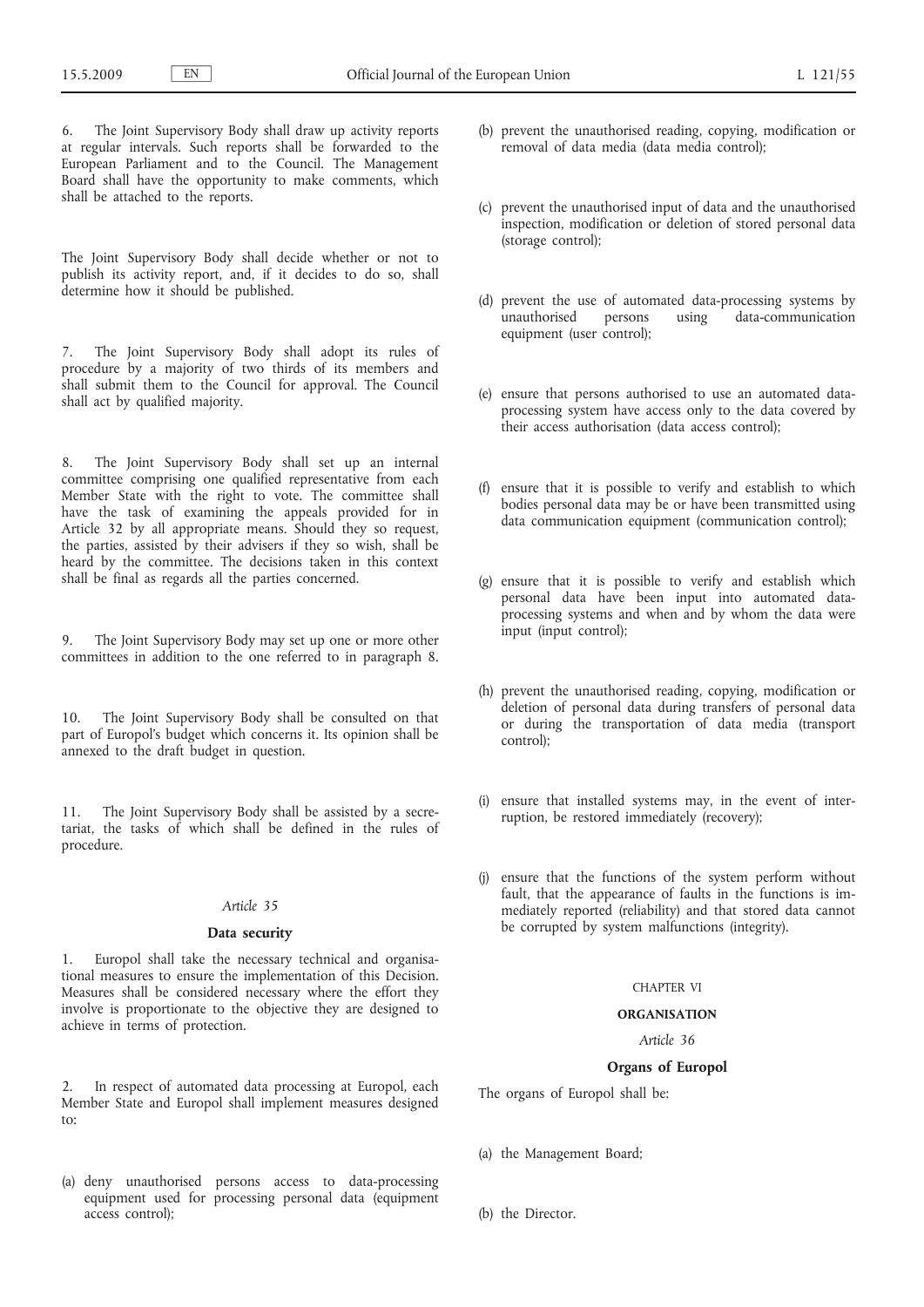# *Article 37*

# **Management Board**

1. The Management Board shall be composed of one representative of each Member State and one representative of the Commission. Each member of the Management Board shall have one vote. Each member of the Management Board may be represented by an alternate member; in the absence of the full member, the alternate member may exercise his right to vote.

2. The Chairperson and the Deputy Chairperson of the Management Board shall be selected by and from within the group of three Member States who have jointly prepared the Council's eighteen-month programme. They shall serve for the eighteen-month period corresponding to that Council programme. During that period the Chairperson shall no longer act as a representative of his or her respective Member State in the Management Board. The Deputy shall *ex officio* replace the Chairperson in the event of his or her being prevented from attending to his or her duties.

The Chairperson shall be responsible for the efficient operation of the Management Board in the performance of its tasks set out in paragraph 9 while ensuring a specific focus on strategic issues and Europol's principal tasks as set out in Article 5(1).

The Chairperson shall be supported by the Secretariat of the Management Board. The Secretariat shall in particular:

- (a) be closely and continuously involved in organising, coordinating and ensuring the coherence of the Management Board's work. Under the responsibility and guidance of the Chairperson, it shall assist the latter in seeking solutions;
- (b) provide the Management Board with the administrative support necessary for it to carry out its duties.

5. The Director shall participate in the meetings of the Management Board, without the right to vote.

6. Members of the Management Board or their alternates and the Director may be accompanied by experts.

7. The Management Board shall meet at least twice a year.

8. The Management Board shall act by a majority of two thirds of its members unless otherwise stipulated in this Decision.

- 9. The Management Board shall:
- (a) adopt a strategy for Europol, which shall include benchmarks to measure whether the objectives set have been reached;
- (b) oversee the Director's performance including the implementation of Management Board decisions;
- (c) take any decision or implementing measures in accordance with this Decision;
- (d) adopt the implementing rules applicable to Europol staff, on a proposal from the Director and after seeking agreement from the Commission;
- (e) adopt the financial regulation and appoint the accounting officer in conformity with Commission Regulation (EC, Euratom) No 2343/2002 of 19 November 2002 on the framework Financial Regulation for the bodies referred to in Article 185 of Council Regulation (EC, Euratom) No 1605/2002 on the Financial Regulation applicable to the general budget of the European Communities  $(1)$ , after consulting the Commission;
- (f) establish the internal audit function and appoint its auditing staff, who shall be members of Europol staff. The Management Board shall adopt further implementing rules concerning the internal audit function. Those implementing rules should, in particular, cover selection, dismissal, tasks, duties, powers and safeguards for the independence of the function. The internal audit function shall be accountable solely to the Management Board and shall have access to all documentation necessary to the performance of its duties;
- (g) adopt a list of at least three candidates for the post of Director and the Deputy Directors for submission to the Council;
- (h) be responsible for the performance of any other tasks assigned to it by the Council, in particular in provisions implementing this Decision;
- (i) establish its rules of procedure, including provisions providing for the independence of the Secretariat.
- 10. Each year the Management Board shall adopt:
- (a) the draft estimate of revenue and expenditure, including the draft establishment plan, to be submitted to the Commission; and the final budget;
- (b) a work programme for Europol's future activities taking into account Member States' operational requirements and budgetary and staffing implications for Europol, after the Commission has delivered an opinion;

<sup>(</sup> 1) OJ L 357, 31.12.2002, p. 72.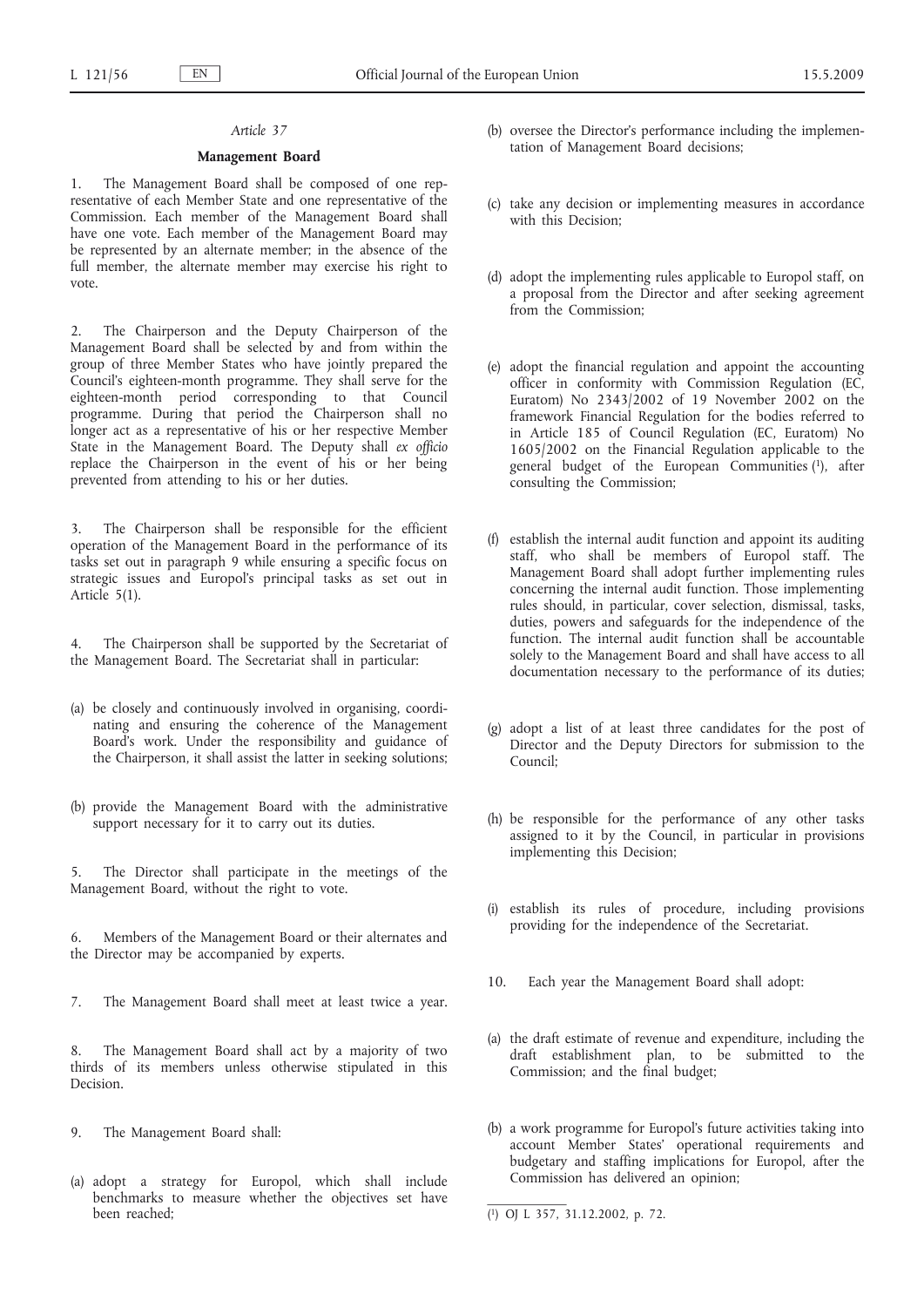(c) a general report on Europol's activities during the previous year including the results achieved on the priorities set by the Council.

Those documents shall be submitted to the Council for endorsement. The Council shall forward them to the European Parliament for information.

11. Within four years of the date of application of this Decision and every four years thereafter, the Management Board shall commission an independent external evaluation of the implementation of this Decision and of the activities carried out by Europol.

The Management Board shall issue specific terms of reference to that effect.

The report of the evaluation shall be forwarded to the European Parliament, the Council and the Commission.

12. The Management Board may decide to establish working groups. The rules governing the creation and functioning of such working groups shall be laid down in its rules of procedure.

13. The Management Board shall exercise the powers laid down in Article 39(3) in respect of the Director, without prejudice to Article 38(1) and  $(7)$ .

# *Article 38*

#### **Director**

1. Europol shall be headed by a Director appointed by the Council, acting by qualified majority, from a list of at least three candidates presented by the Management Board, for a four-year period. The Council, acting on a proposal from the Management Board, which shall have evaluated the Director's performance, may extend the term of office of the Director once for not more than four years.

2. The Director shall be assisted by three Deputy Directors appointed for a four-year period extendable once in accordance with the procedure laid down in paragraph 1. Their tasks shall be defined in greater detail by the Director.

3. The Management Board shall establish rules concerning the selection of candidates for the position of Director or Deputy Director, including the extension of their terms of office. Such rules shall be approved by the Council, acting by qualified majority, before their entry into force.

- 4. The Director shall be responsible for:
- (a) performance of the tasks assigned to Europol;
- (b) day-to-day administration;
- (c) exercising, in respect of the staff and Deputy Directors without prejudice to paragraphs 2 and 7 of this Article, the powers laid down in Article 39(3);
- (d) preparing and implementing the Management Board's decisions and responding to requests from the Management Board;
- (e) supporting the Chairperson of the Management Board in the preparation of the Management Board meetings;
- (f) drawing up the draft estimate of revenue and expenditure, including the draft establishment plan; and the preliminary work programme;
- (g) elaborating the report referred to in Article  $37(10)(c)$ ;
- (h) implementing Europol's budget;
- (i) informing the Management Board on a regular basis regarding the implementation of the priorities defined by the Council and Europol's external relations;
- (j) establishing and implementing, in cooperation with the Management Board, an effective and efficient monitoring and evaluation procedure relating to Europol's performance in terms of the achievement of its objectives. The Director shall report regularly to the Management Board on the results of that monitoring;
- (k) performance of all other tasks assigned to the Director in this Decision.

5. The Director shall be accountable to the Management Board in respect of the performance of his duties.

6. The Director shall be Europol's legal representative.

The Director and the Deputy Directors may be dismissed by decision of the Council, acting by qualified majority after obtaining the opinion of the Management Board. The Management Board shall establish the rules to be applied in such cases. Such rules shall be approved by the Council, acting by qualified majority, before their entry into force.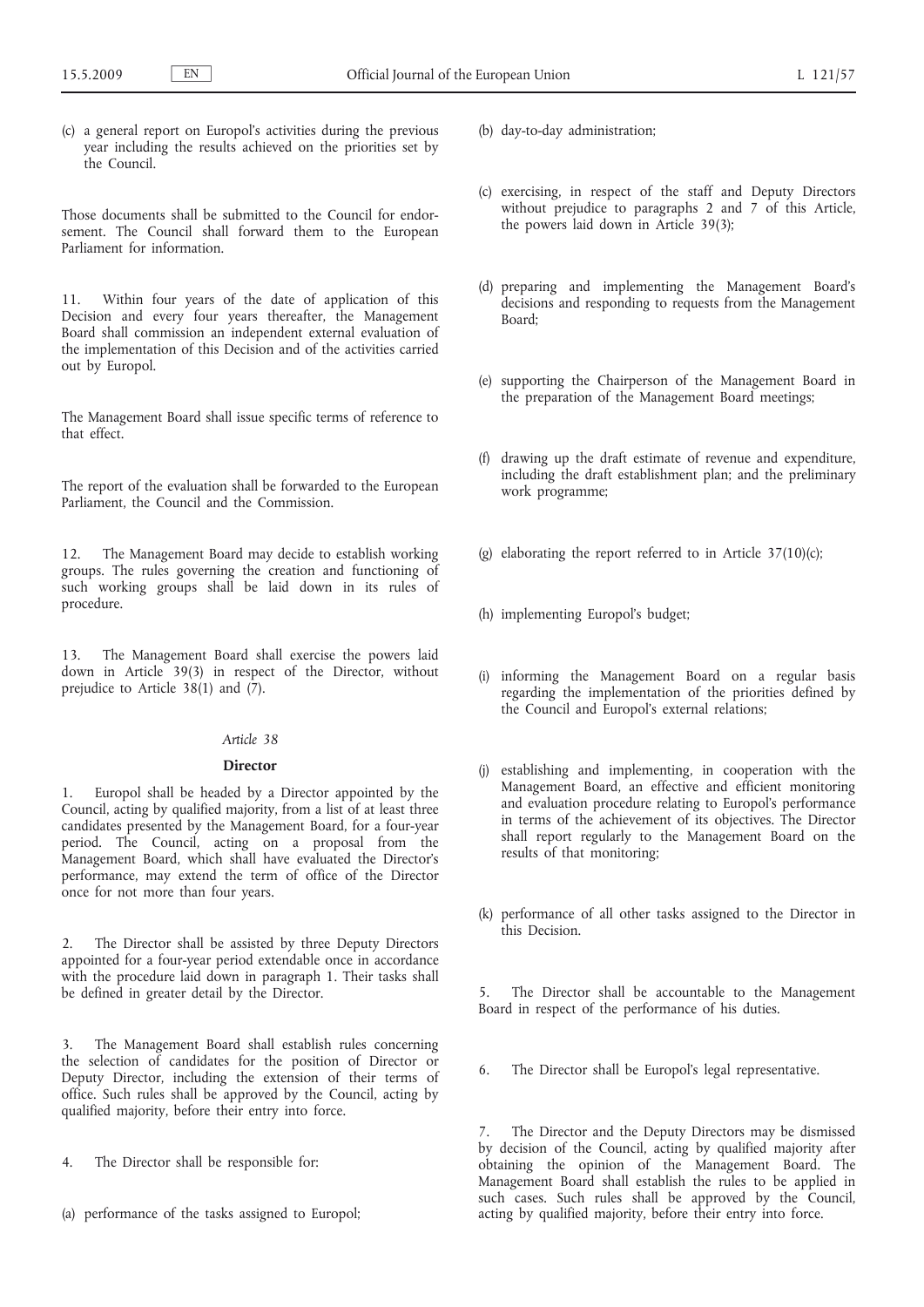# *Article 39*

#### **Staff**

1. The Staff Regulations of officials of the European Communities and the Conditions of employment of other servants of the European Communities (hereinafter referred to as the Staff Regulations and the Conditions of employment respectively) laid down in Regulation (EEC, Euratom, ECSC) No 259/68 of the Council (1) and the rules adopted jointly by the institutions of the European Communities for the purpose of applying the Staff Regulations and the Conditions of employment shall apply to the Director, the Deputy Directors and to the Europol staff engaged after the date of application of this Decision.

2. For the purpose of implementing the Staff Regulations and the Conditions of employment, Europol shall be considered as an agency within the meaning of Article 1a(2) of the Staff Regulations.

3. The powers conferred on the appointing authority by the Staff Regulations and on the authority authorised to conclude contracts by the Conditions of employment shall be exercised by Europol in respect of its staff and of the Director in accordance with Articles 37(13) and 38(4)(c) of this Decision.

4. Europol staff shall consist of temporary staff and/or contract staff. The Management Board shall give its consent on a yearly basis in so far as the Director intends to grant contracts of indefinite duration. The Management Board shall decide which temporary posts provided for in the establishment plan can be filled only by staff engaged from the competent authorities of the Member States. Staff recruited to occupy such posts shall be temporary agents under Article 2(a) of the Conditions of employment and may be awarded only fixedterm contracts renewable once for a fixed period.

Member States may second national experts to Europol. The Management Board shall adopt the necessary implementing arrangements for that purpose.

6. Europol shall apply the principles of Regulation (EC) No 45/2001 to the processing of personal data relating to Europol staff.

#### CHAPTER VII

### **CONFIDENTIALITY ISSUES**

# *Article 40*

# **Confidentiality**

1. Europol and the Member States shall take appropriate measures to protect information subject to the requirement of confidentiality which is obtained by or exchanged with Europol pursuant to this Decision. To that end the Council, acting by qualified majority after consulting the European Parliament, shall adopt appropriate rules on confidentiality prepared by the Management Board. Those rules shall include provisions concerning the cases in which Europol may exchange information subject to the requirement of confidentiality with third parties.

2. Where Europol intends to entrust persons with a sensitive activity, Member States shall undertake to arrange, at the request of the Director, for security screening of their own nationals to be carried out in accordance with their national provisions and to provide each other with mutual assistance for that purpose. The relevant authority under national provisions shall inform Europol only of the results of the security screening. Those results shall be binding on Europol.

Each Member State and Europol may entrust the processing of data at Europol only to those persons who have had special training and undergone security screening. The Management Board shall adopt rules for the security clearance of Europol staff. The Director shall regularly inform the Management Board on the state of security screening of Europol staff.

#### *Article 41*

### **Obligation of discretion and confidentiality**

The members of the Management Board, the Director, the Deputy Directors, employees of Europol and liaison officers shall refrain from any action and any expression of opinion which might be harmful to Europol or prejudice its activities.

The members of the Management Board, the Director, the Deputy Directors, employees of Europol and liaison officers, as well as any other person under a particular obligation of discretion or confidentiality, shall be bound not to disclose any facts or information which come to their knowledge in the performance of their duties or the exercise of their activities to any unauthorised person or to the public. This shall not apply to facts or information too insignificant to require confidentiality. The obligation of discretion and confidentiality shall apply even after the termination of office or employment, or after the termination of activities. Notification of the particular obligation referred to in the first sentence shall be given by Europol together with a warning of the legal consequences of any infringement. A written record shall be drawn up of such notification.

3. The members of the Management Board, the Director, the Deputy Directors, employees of Europol and liaison officers, as well as other persons under the obligation provided for in paragraph 2, shall not give evidence in or outside a court or make any statements on any facts or information which come to their knowledge in the performance of their duties or the exercise of their activities without reference to the Director or, in the case of the Director himself, to the Management Board.

<sup>(</sup> 1) OJ L 56, 4.3.1968, p. 1.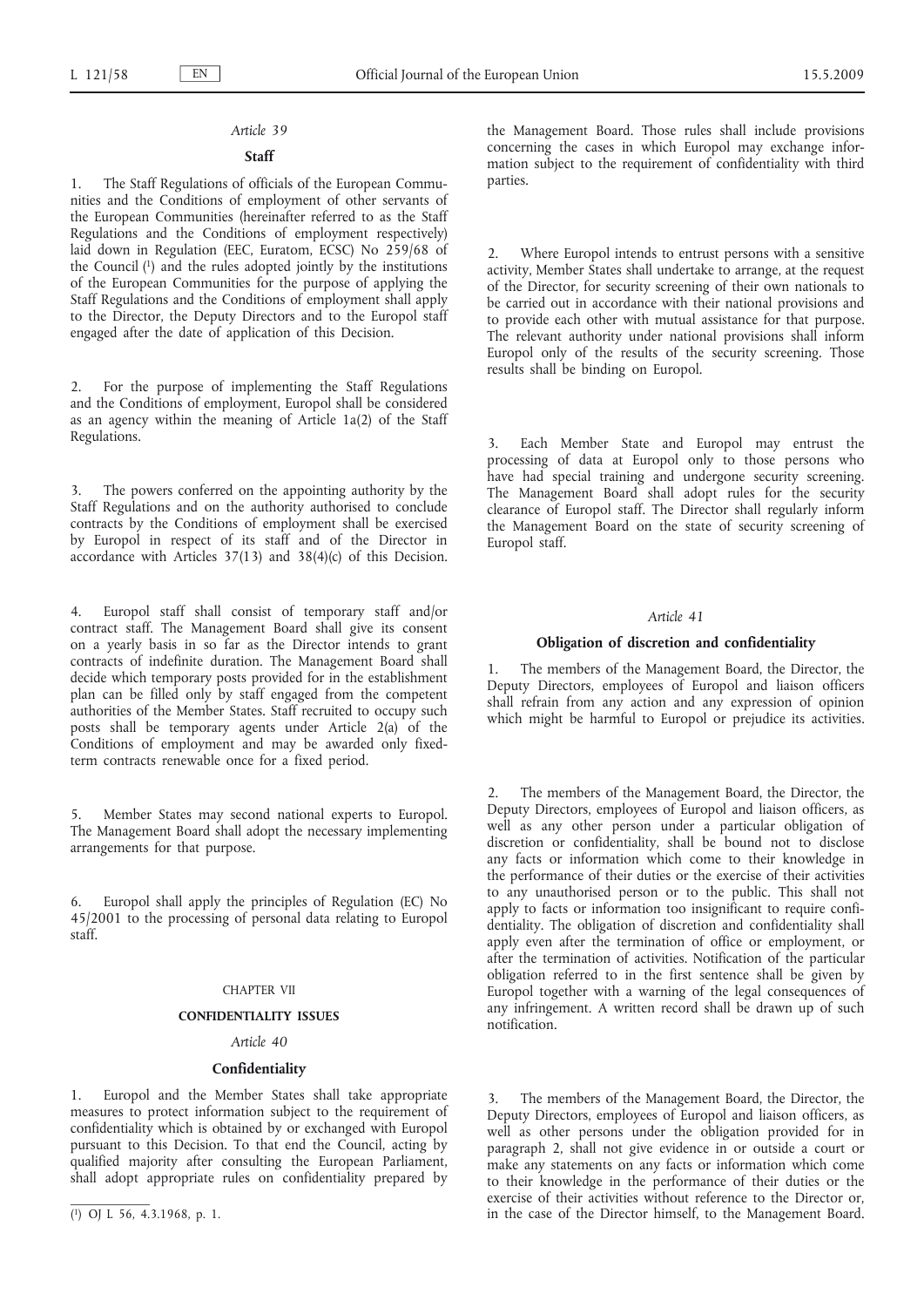The Management Board or the Director, depending on the case, shall approach the judicial body or any other competent body with a view to ensuring that the necessary measures under the national law applicable to the body approached are taken.

Such measures may either be to adjust the procedures for giving evidence in order to ensure the confidentiality of the information or, provided that the national law concerned so permits, to refuse to make any communication concerning data in so far as it is vital for the protection of the interests of Europol or of a Member State.

Where a Member State's legislation provides for the right to refuse to give evidence, persons referred to in paragraph 2 asked to give evidence shall be required to obtain permission to do so. Permission shall be granted by the Director or, in the case of evidence to be given by the Director, by the Management Board. Where a liaison officer is asked to give evidence concerning information he receives from Europol, such permission shall be given after the agreement of the Member State responsible for the officer concerned has been obtained. The obligation to seek permission to give evidence shall apply even after the termination of office or employment or after the termination of activities.

Furthermore, if the possibility exists that the evidence may extend to information and knowledge which a Member State has communicated to Europol or which clearly involves a Member State, the position of that Member State concerning the evidence shall be sought before permission is granted.

Permission to give evidence may be refused only in so far as that is necessary to protect the overriding interests of Europol or of a Member State or Member States that need protection.

4. Each Member State shall treat any infringement of the obligation of discretion or confidentiality laid down in paragraphs 2 and 3 as a breach of the obligations imposed by its law on official or professional secrets or its provisions for the protection of classified material.

It shall ensure that the rules and provisions concerned also apply to its own employees who have contact with Europol in the course of their work.

### CHAPTER VIII

# **BUDGET PROVISIONS**

# *Article 42*

### **Budget**

1. The revenues of Europol shall consist, without prejudice to other types of income, of a subsidy from the Community entered in the general budget of the European Union (Commission section) as from the date of application of this Decision. The financing of Europol shall be subject to an

agreement by the European Parliament and the Council (hereinafter referred to as the budgetary authority) as provided for in the Interinstitutional Agreement of 17 May 2006 between the European Parliament, the Council and the Commission on budgetary discipline and sound financial management (1).

2. Europol's expenditure shall include its staff, administrative, infrastructure and operational expenses.

3. The Director shall draw up the draft estimate of revenue and expenditure of Europol for the following financial year, including a draft establishment plan, and shall forward it to the Management Board. The draft establishment plan shall consist of posts of a permanent or temporary nature and a reference to national experts seconded, and shall state the number, grade and category of staff employed by Europol for the financial year in question.

4. Revenue and expenditure shall be in balance.

5. The Management Board shall adopt the draft estimate of revenue and expenditure, including the draft establishment plan and accompanied by the preliminary work programme, and forward them by 31 March of each year to the Commission. If the Commission has objections to the draft estimate, it shall inform the Management Board accordingly within 30 days of receiving it.

6. The Commission shall forward the estimate to the budgetary authority together with the preliminary draft general budget of the European Union.

7. On the basis of the estimate, the Commission shall enter in the preliminary draft general budget of the European Union, which it shall place before the budgetary authority, in accordance with Article 272 of the Treaty establishing the European Community, the estimates it deems necessary for the establishment plan and the amount of the subsidy to be charged to that budget.

8. The budgetary authority shall authorise the appropriations for the subsidy to Europol and the establishment plan when adopting the general budget of the European Union.

The Management Board shall adopt Europol's budget and the establishment plan. They shall become definitive following the final adoption of the general budget of the European Union. Where appropriate, they shall be adjusted accordingly by means of the adoption of a revised budget.

10. Any amendment of the budget, including the establishment plan, shall be effected in accordance with the procedure laid down in paragraphs 5 to 9.

<sup>(</sup> 1) OJ C 139, 14.6.2006, p. 1.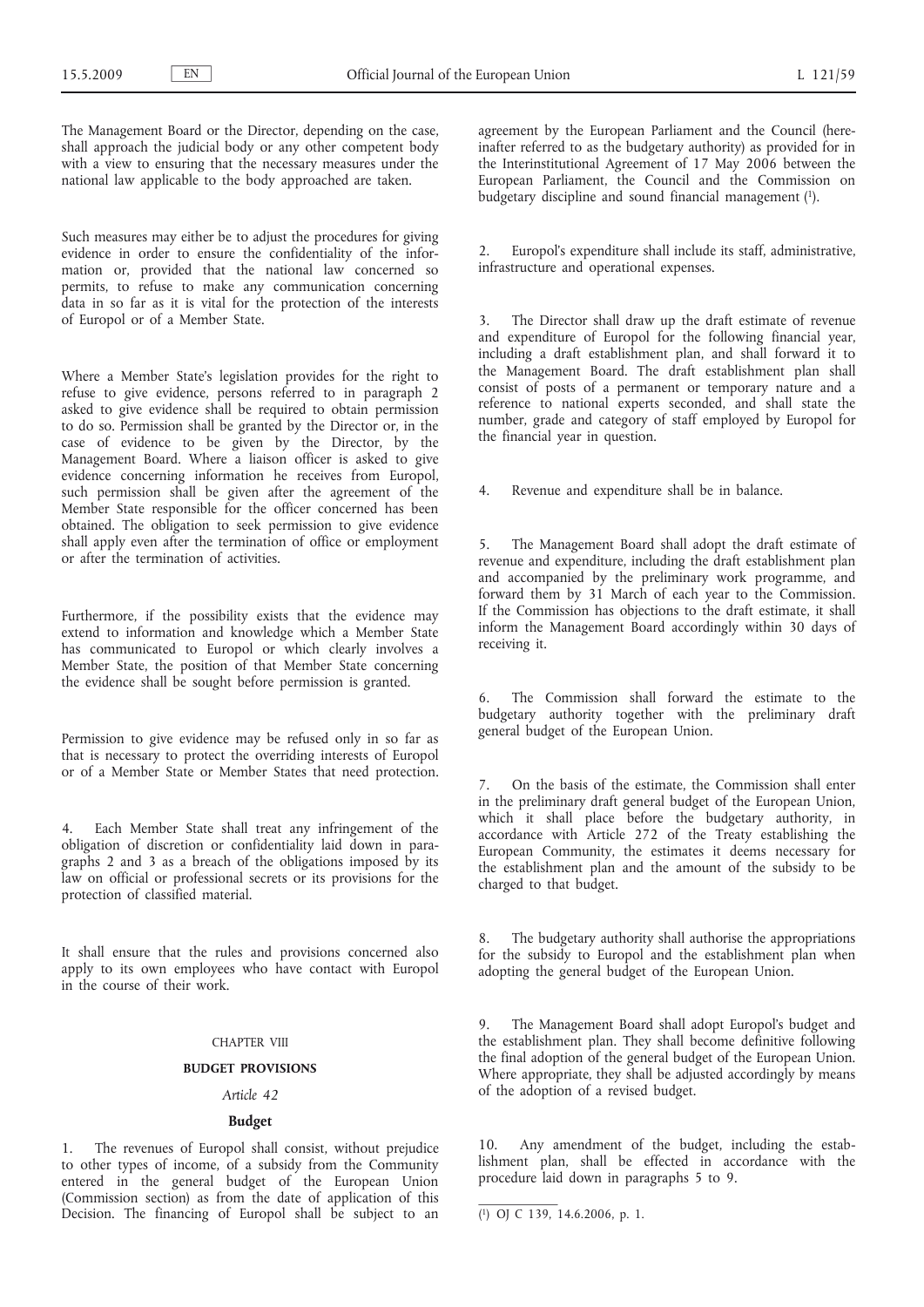11. The Management Board shall, as soon as possible, notify the budgetary authority of its intention of implementing any project that may have significant financial implications for the funding of its budget, in particular any projects relating to property such as the rental or purchase of buildings. It shall inform the Commission thereof. Where a branch of the budgetary authority notifies its intention of delivering an opinion, it shall forward its opinion to the Management Board within six weeks of the date on which it notified the budgetary authority of the project.

#### *Article 43*

## **Implementation and control of the budget**

1. The Director shall implement Europol's budget.

2. By 28 February at the latest following each financial year, Europol's accounting officer shall communicate the provisional accounts to the Commission's accounting officer together with a report on the budgetary and financial management for that financial year. The Commission's accounting officer shall consolidate the provisional accounts of the institutions and decentralised bodies in accordance with Article 128 of Council Regulation (EC, Euratom) No 1605/2002 of 25 June 2002 on the Financial Regulation applicable to the general budget of the European Communities (1).

3. By 31 March at the latest following each financial year, the Commission's accounting officer shall forward Europol's provisional accounts to the Court of Auditors, together with a report on the budgetary and financial management for that financial year. The report on the budgetary and financial management for that financial year shall also be forwarded to the European Parliament and the Council.

4. On receipt of the Court of Auditors' observations on Europol's provisional accounts pursuant to Article 129 of Regulation (EC, Euratom) No  $1605/2002$ , the Director shall draw up Europol's final accounts under his own responsibility and forward them to the Management Board for an opinion.

The Management Board shall deliver an opinion on Europol's final accounts.

6. By 1 July at the latest following each financial year, the Director shall send the final accounts, together with the opinion of the Management Board, to the European Parliament, the Council, the Commission and the Court of Auditors.

7. The final accounts shall be published.

8. The Director shall send the Court of Auditors a reply to its observations by 30 September at the latest. He shall also send a copy of that reply to the Management Board.

9. The Director shall submit to the European Parliament, at the latter's request, any information required for the smooth

( 1) OJ L 248, 16.9.2002, p. 1.

application of the discharge procedure for the financial year in question, as laid down in Article 146(3) of Regulation (EC, Euratom) No 1605/2002.

10. The European Parliament, taking into account a recommendation from the Council acting by qualified majority, shall, before 30 April of year  $n + 2$ , give a discharge to the Director in respect of the implementation of the budget for year n.

#### *Article 44*

# **Financial regulation**

The Management Board shall adopt the financial regulation applicable to Europol after consulting the Commission. It may not depart from Regulation (EC, Euratom) No 2343/2002 unless that is specifically required for Europol's operation. The prior consent of the Commission shall be required for the adoption of any rules which derogate from Regulation (EC, Euratom) No 2343/2002. The budgetary authority shall be informed of any such derogations.

# CHAPTER IX

### **MISCELLANEOUS PROVISIONS**

# *Article 45*

### **Rules concerning access to Europol documents**

On the basis of a proposal by the Director, and not later than six months after the date of application of this Decision, the Management Board shall adopt rules concerning access to Europol documents, taking into account the principles and limits set out in Regulation (EC) No 1049/2001 of the European Parliament and of the Council of 30 May 2001 regarding public access to European Parliament, Council and Commission documents (2).

#### *Article 46*

# **EU classified information**

Europol shall apply the security principles and minimum standards set out in Council Decision 2001/264/EC of 19 March 2001 adopting the Council's security regulations (3) regarding EU classified information.

### *Article 47*

#### **Languages**

Regulation No 1 of 15 April 1958 determining the languages to be used in the European Economic Community (4) shall apply to Europol.

2. The Management Board shall decide by unanimity on the internal language arrangements of Europol.

<sup>(</sup> 2) OJ L 145, 31.5.2001, p. 43.

<sup>(</sup> 3) OJ L 101, 11.4.2001, p. 1.

<sup>(</sup> 4) OJ 17, 6.10.1958, p. 385/58.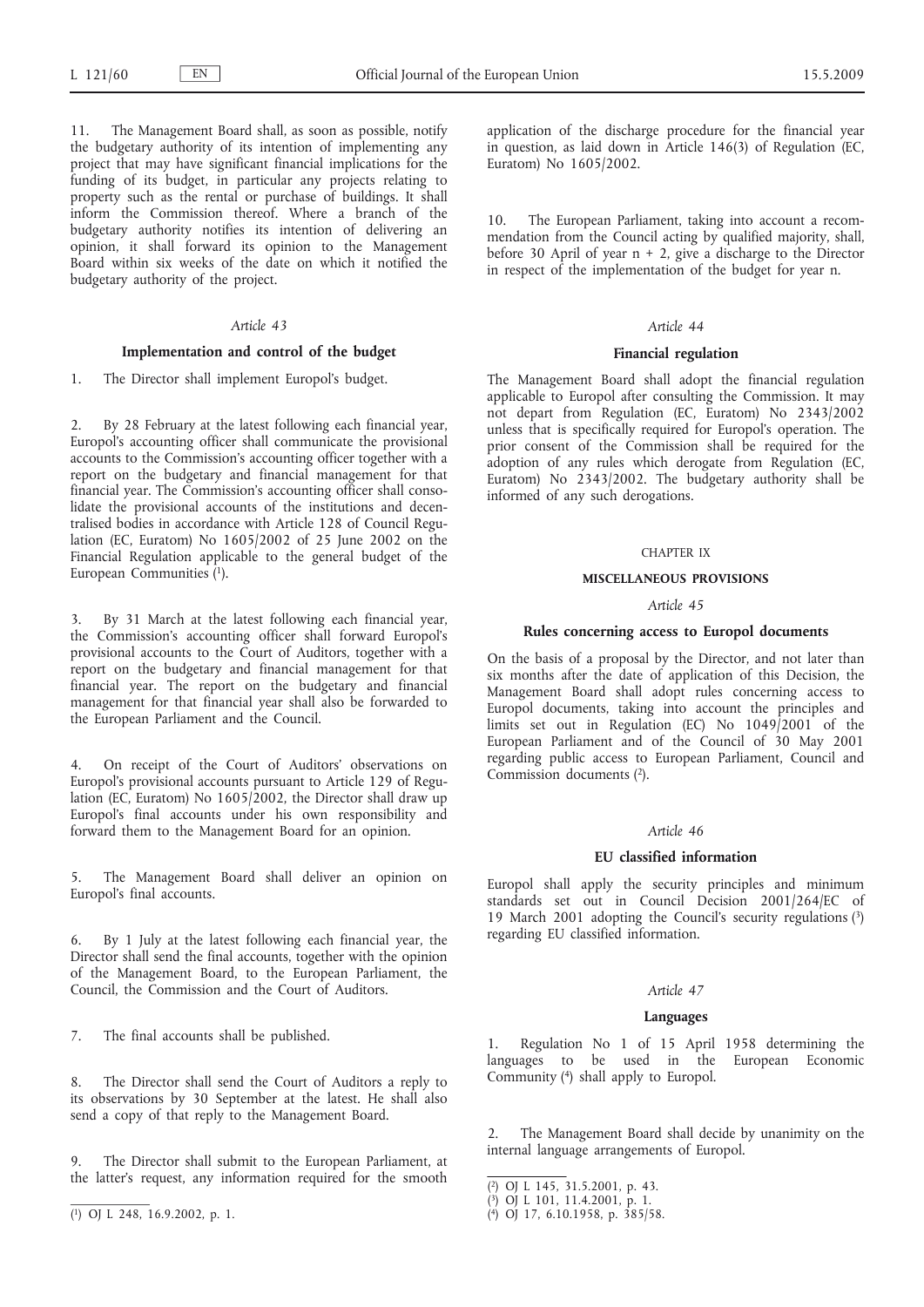The translations required for Europol's work shall be provided by the Translation Centre for bodies of the European Union (1).

#### *Article 48*

#### **Informing the European Parliament**

The Presidency of the Council, the Chairperson of the Management Board and the Director shall appear before the European Parliament at its request to discuss matters relating to Europol taking into account the obligations of discretion and confidentiality.

# *Article 49*

# **Combating fraud**

The rules laid down by Regulation (EC) No 1073/1999 of the European Parliament and of the Council of 25 May 1999 concerning investigations conducted by the European Anti-Fraud Office (OLAF) (2) shall apply to Europol. On the basis of the proposal by the Director, and not later than six months after the date of application of this Decision, the Management Board shall adopt the implementing measures necessary, which may exclude operational data from the scope of OLAF's investigations.

### *Article 50*

#### **Headquarters Agreement**

The necessary arrangements concerning the accommodation to be provided for Europol in the headquarters State and the facilities to be made available by that State as well as the particular rules applicable in the Europol headquarters State to the Director, the members of the Management Board, the Deputy Directors, employees of Europol and members of their families shall be laid down in a Headquarters Agreement between Europol and the Kingdom of the Netherlands to be concluded once the approval of the Management Board has been obtained.

#### *Article 51*

# **Privileges and immunities**

1. The Protocol on the Privileges and Immunities of the European Communities and a specific Regulation to be adopted on the basis of Article 16 of the Protocol on the Privileges and Immunities of the European Communities shall apply to the Director and Deputy Directors of Europol and to Europol staff.

The Protocol on the Privileges and Immunities of the European Communities shall apply to Europol.

( 2) OJ L 136, 31.5.1999, p. 1.

3. The Kingdom of the Netherlands and the other Member States shall agree that liaison officers seconded from the other Member States and members of their families shall enjoy such privileges and immunities as are necessary for the proper performance of the tasks of liaison officers at Europol.

# *Article 52*

### **Liability for unauthorised or incorrect data processing**

1. Each Member State shall be liable, in accordance with its national law, for any damage caused to an individual as a result of legal or factual errors in data stored or processed at Europol. Only the Member State in which the event which gave rise to the damage occurred shall be the subject of an action for compensation on the part of the injured party, who shall apply to the courts having jurisdiction under the national law of the Member State concerned. A Member State may not plead that another Member State or Europol had transmitted inaccurate data in order to avoid its liability under its national legislation vis-à-vis an injured party.

2. If the legal or factual errors referred to in paragraph 1 occurred as a result of the erroneous communication of data or of failure to comply with the obligations laid down in this Decision on the part of one or more Member States or as a result of unauthorised or incorrect storage or processing by Europol, Europol or the other Member State in question shall be bound to reimburse, on request, for the amounts paid as compensation pursuant to paragraph 1 unless the data were used in breach of this Decision by the Member State in the territory of which the damage was caused.

3. Any dispute between the Member State that has paid the compensation pursuant to paragraph 1 and Europol or another Member State over the principle or the amount of the reimbursement shall be referred to the Management Board, which shall settle the matter by a majority of two thirds of its members.

# *Article 53*

### **Other liability**

1. Europol's contractual liability shall be governed by the law applicable to the contract in question.

In the case of non-contractual liability, Europol shall be obliged, independently of any liability under Article 52, to make good any damage caused by the fault of its organs, or of its staff in the performance of their duties, in so far as it may be imputed to them and regardless of the different procedures for claiming damages which exist under the law of the Member States.

The injured party shall have the right to demand that Europol refrain from or cease any action.

<sup>(</sup> 1) Council Regulation (EC) No 2965/94 of 28 November 1994 setting up a Translation Centre for bodies of the European Union (OJ L 314, 7.12.1994, p. 1).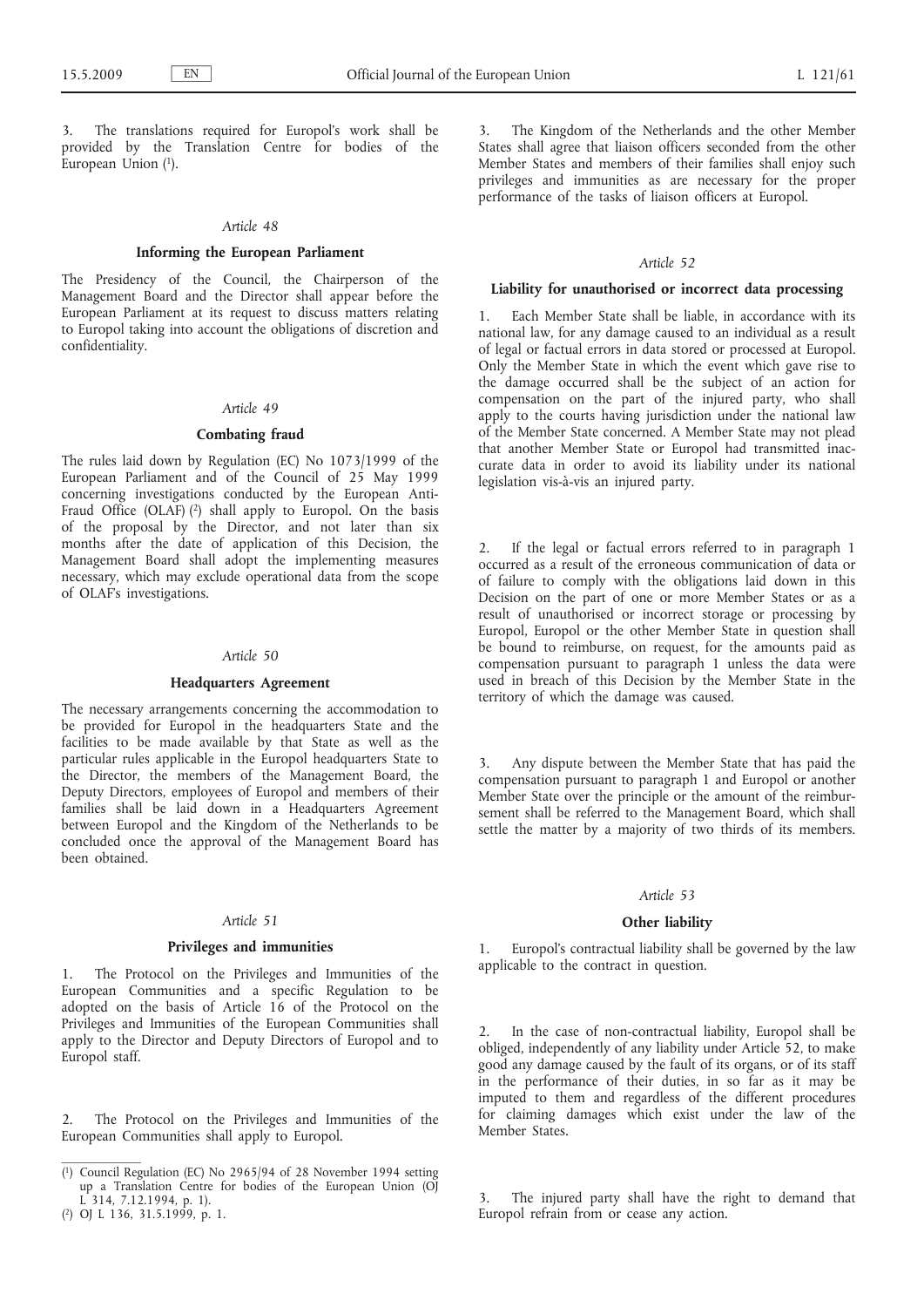4. The national courts of the Member States competent to deal with disputes involving Europol's liability as referred to in this Article shall be determined by reference to Council Regulation (EC) No 44/2001 of 22 December 2000 on jurisdiction and the recognition and enforcement of judgments in civil and commercial matters (1).

### *Article 54*

# **Liability with regard to Europol's participationin joint investigation teams**

1. The Member State in the territory of which damage is caused by Europol staff operating in accordance with Article 6 in that Member State during their assistance in operational measures shall make good such damage under the conditions applicable to damage caused by its own officials.

Unless otherwise agreed by the Member State concerned, Europol shall reimburse in full any sums that that Member State has paid to the victims or persons entitled on their behalf for damage referred to in paragraph 1. Any dispute between that Member State and Europol over the principle or the amount of the reimbursement shall be referred to the Management Board, which shall settle the matter.

### CHAPTER X

#### **TRANSITIONAL PROVISIONS**

# *Article 55*

# **General legal succession**

This Decision shall not affect the legal force of agreements concluded by Europol as established by the Europol Convention before the date of application of this Decision.

2. Paragraph 1 shall apply in particular to the Headquarters Agreement concluded on the basis of Article 37 of the Europol Convention, as well as the agreements between the Kingdom of the Netherlands and the other Member States established on the basis of Article 41(2) of the Europol Convention and to all international agreements, including their provisions on the exchange of information, and to contracts concluded by, liabilities incumbent on and properties acquired by Europol, as established by the Europol Convention.

# *Article 56*

### **Director and Deputy Directors**

The Director and Deputy Directors appointed on the basis of Article 29 of the Europol Convention shall, for the remaining periods of their terms of office, be the Director and Deputy Directors within the meaning of Article 38 of this Decision. If their terms of office end one year or less after the date of application of this Decision, they shall be extended automatically until one year after the date of application of this Decision.

Should the Director or one or more of the Deputy Directors be unwilling or unable to act in accordance with paragraph 1, the Management Board shall appoint an interim Director or interim Deputy Director(s) as required for a maximum period of 18 months, pending the appointments provided for in Article 38(1) and (2).

### *Article 57*

# **Staff**

By way of derogation from Article 39, all employment contracts concluded by Europol as established by the Europol Convention and in force on the date of application of this Decision shall be honoured until their expiry date and may not be renewed on the basis of the Europol Staff Regulations  $(\dot{2})$ after the date of application of this Decision.

2. All members of staff under contracts as referred to in paragraph 1 shall be offered the possibility of concluding temporary agent contracts under Article 2(a) of the Conditions of employment at the various grades as set out in the establishment plan or contract agent contracts under Article 3a of the Conditions of employment.

To that end, an internal selection process limited to staff who have contracts with Europol on the date of application of this Decision shall be carried out after the entry into force and within two years of the date of application of this Decision by the authority authorised to conclude contracts in order to check the ability, efficiency and integrity of those to be engaged.

Depending on the type and level of the functions performed, a successful candidate shall be offered either a temporary agent contract or a contract agent contract for a period corresponding at least to the time remaining under the contract concluded before the date of application of this Decision.

If a second fixed-term contract was concluded by Europol before the date of application of this Decision and the staff member accepted a temporary agent contract or contract agent contract under the conditions laid down in the third subparagraph of paragraph 2, any subsequent renewal may be concluded only for an indefinite period, in accordance with Article 39(4).

4. If a contract of an indefinite duration was concluded by Europol before the date of application of this Decision and the staff member accepted a temporary agent or contract agent contract under the conditions laid down in the third subparagraph of paragraph 2, that contract shall be concluded for an indefinite period in accordance with the first paragraph of Article 8 and Article 85(1) of the Conditions of employment.

<sup>(</sup> 1) OJ L 12, 16.1.2001, p. 1.

<sup>(</sup> 2) Council Act of 3 December 1998 laying down the staff regulations applicable to Europol employees (OJ  $\tilde{C}$  26, 30.1.1999, p. 23).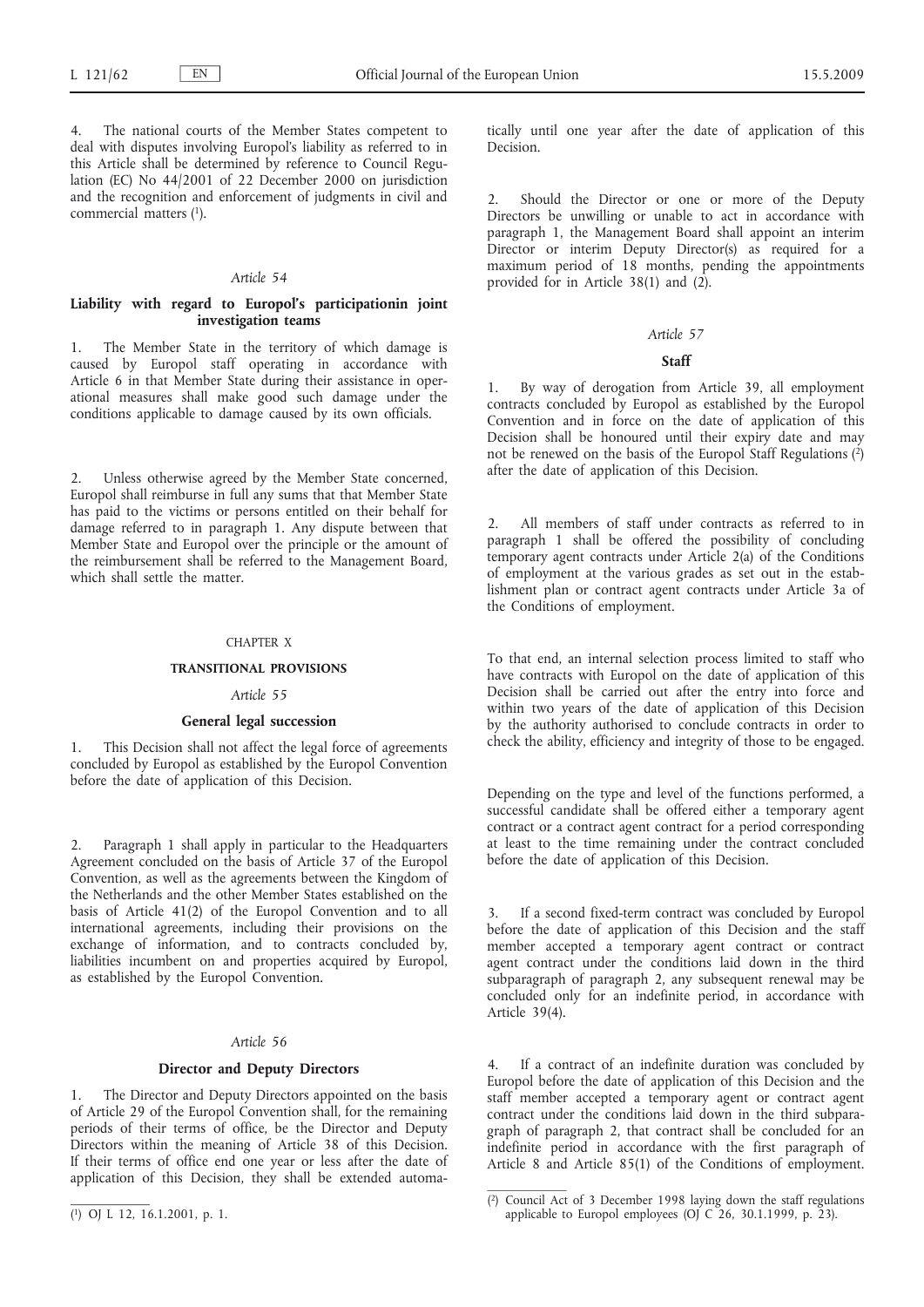The Europol Staff Regulations and other relevant instruments shall continue to apply to staff members who are not recruited in accordance with paragraph 2. By way of derogation from Chapter 5 of the Europol Staff Regulations, the percentage rate of the annual adjustment of remuneration decided by the Council in accordance with Article 65 of the Staff Regulations shall apply to Europol staff.

# *Article 58*

# **Budget**

1. The discharge procedure in respect of the budgets approved on the basis of Article 35(5) of the Europol Convention shall be carried out in accordance with the rules established by Article 36(5) of the Europol Convention and the financial regulation adopted on the basis of Article 35(9) of the Europol Convention.

2. In carrying out the discharge procedure described in paragraph 1, the following shall apply:

- (a) for the purpose of carrying out the discharge procedure in respect of the annual accounts for the year preceding the date of application of this Decision, the Joint Audit Committee shall continue to operate in accordance with the procedures established by Article 36 of the Europol Convention. The discharge procedures established by the Europol Convention shall apply to the extent required for this purpose;
- (b) the Management Board referred to in Article 36 of this Decision shall have the right to decide upon the substitution of the functions previously performed by the financial controller and the Financial Committee on the basis of the Europol Convention.

3. All expenditure resulting from commitments made by Europol in accordance with the financial regulation adopted on the basis of Article 35(9) of the Europol Convention before the date of application of this Decision which has not yet been paid at that time shall be paid in the manner described in paragraph 4 of this Article.

4. Before the expiry of a period of twelve months after the date of application of this Decision, the Management Board shall establish the amount covering the expenditure referred to in paragraph 3. A corresponding amount, financed from the accumulated surplus of the budgets approved on the basis of Article 35(5) of the Europol Convention, shall be transferred into the first budget established under this Decision and shall constitute an assigned revenue to cover that expenditure.

If the surpluses are not sufficient to cover the expenditure referred to in paragraph 3, Member States shall provide the financing necessary in accordance with the procedures established by the Europol Convention.

5. The remainder of the surpluses of the budgets approved on the basis of Article 35(5) of the Europol Convention shall be paid back to the Member States. The amount to be paid to each of the Member States shall be calculated on the basis of the annual contributions from the Member States to Europol's budgets established on the basis of Article 35(2) of the Europol Convention.

The payment shall be made within three months of the establishment of the amount covering the expenditure referred to in paragraph 3 and the completion of discharge procedures regarding the budgets approved on the basis of Article 35(5) of the Europol Convention.

#### *Article 59*

# **Measures to be prepared and adoptedbefore the date of application of this Decision**

1. The Management Board set up on the basis of the Europol Convention, the Director appointed on the basis of that Convention and the Joint Supervisory Body set up on the basis of that Convention shall prepare the adoption of the following instruments:

- (a) the rules regarding the rights and obligations of liaison officers referred to in Article 9(5);
- (b) the rules applicable to the analysis work files referred to in the third subparagraph of Article 14(1);
- (c) the rules regarding the relations of Europol referred to in Article 26(1)(b);
- (d) the implementing rules applicable to Europol staff referred to in Article  $37(9)(d)$ ;
- (e) the rules on the selection and dismissal of the Director and Deputy Directors referred to in Article 38(3) and (7);
- (f) the rules on confidentiality referred to in Article 40(1);
- (g) the financial regulation referred to in Article 44;
- (h) any other instrument necessary for the preparation of the application of this Decision.

2. For the purpose of adopting the measures referred to in paragraph  $1(a)$ ,  $(d)$ ,  $(e)$ ,  $(g)$  and  $(h)$ , the composition of the Management Board shall be as laid down in Article 37(1). The Management Board shall adopt those measures in accordance with the procedure laid down in the provisions referred to in paragraph  $1(a)$ ,  $(d)$ ,  $(e)$  and  $(g)$  of this Article.

The Council shall adopt the measures referred to in paragraph 1(b), (c) and (f) in accordance with the procedure laid down in the provisions referred to in paragraph 1(b), (c) and (f).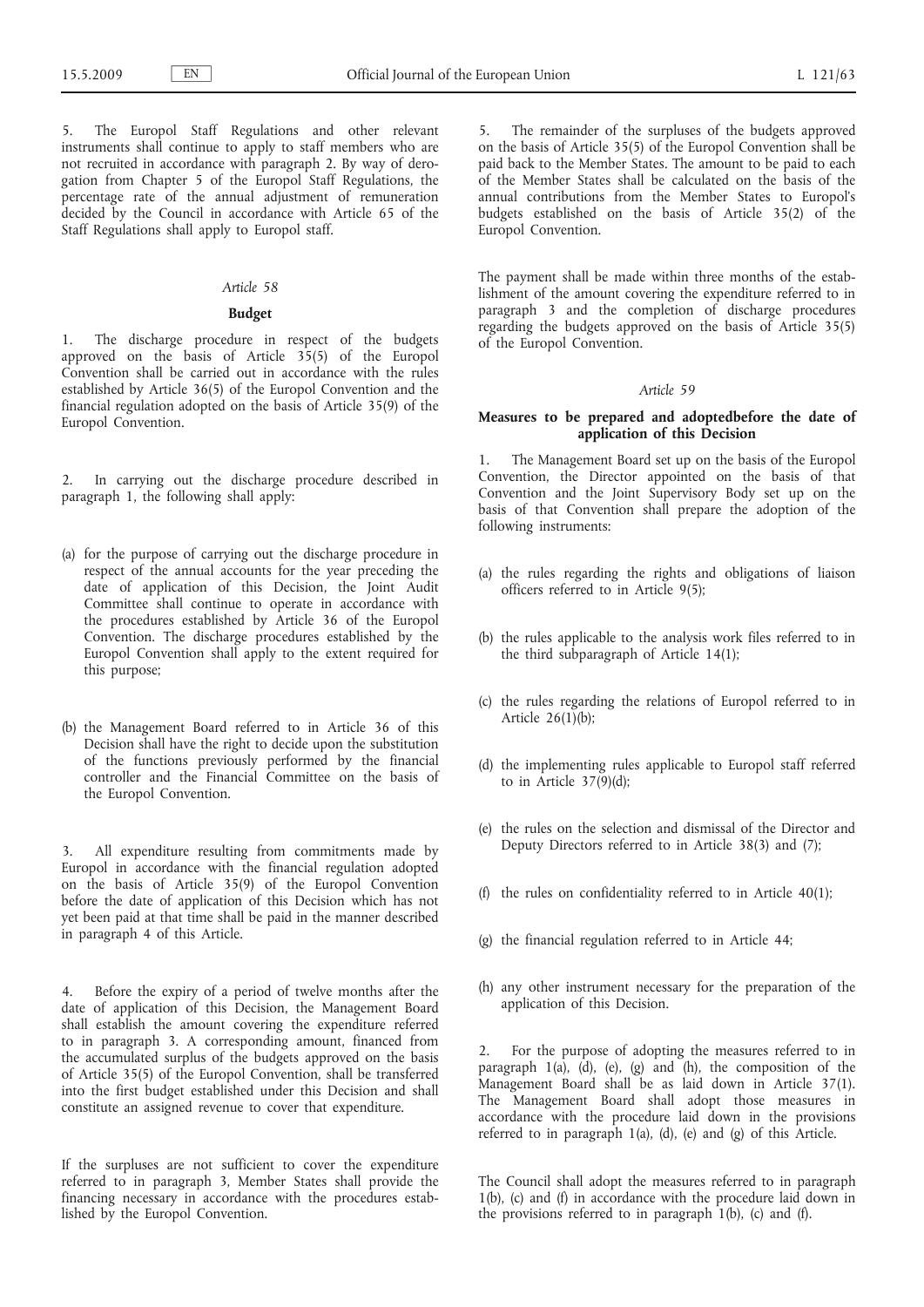# *Article 60*

# **Financial actions and decisions to be takenbefore the date of application of this Decision**

1. The Management Board, in its composition as laid down in Article 37(1), shall take all financial actions and decisions necessary for the application of the new financial framework.

The actions and decisions referred to in paragraph 1 shall be taken in accordance with Regulation (EC, Euratom) No 2343/2002 and shall include, inter alia, the following:

- (a) the preparation and adoption of all actions and decisions referred to in Article 42 in relation to the first budgetary year after the date of application of this Decision;
- (b) the appointment of the accounting officer as provided for in Article 37(9)(e) by 15 November in the year preceding the first budgetary year after the date of application of this Decision;
- (c) the establishment of the internal audit function as provided for in Article 37(9)(f).

The authorisation of operations which accrue to the first budgetary year after the date of application of this Decision shall be performed by the Director appointed under Article 29 of the Europol Convention from 15 November in the year preceding the first budgetary year after the date of application of this Decision. From that date onwards, the Director shall also be entitled to delegate the function of authorising officer as necessary. In the performance of the role of authorising officer, the requirements of Regulation (EC, Euratom) No 2343/2002 shall be observed.

4. The *ex-ante* verification of operations that accrue to the first budgetary year following the date of application of this Decision shall be taken by the financial controller established under Article 27(3) of the Europol Convention during the period 15 November to 31 December in the year preceding the first budgetary year following the date of application of this Decision. The financial controller shall perform that function in accordance with Regulation (EC, Euratom) No 2343/2002.

5. A proportion of the transition costs incurred by Europol to prepare for the new financial framework from the year preceding the first budgetary year following the date of application of this Decision shall be borne by the general budget of the European Union. The financing of those costs may take the form of a Community grant.

### CHAPTER XI

# **FINAL PROVISIONS**

# *Article 61*

# **Transposition**

The Member States shall ensure that their national law conforms to this Decision by the date of application of this Decision.

# *Article 62*

#### **Replacement**

This Decision replaces the Europol Convention and the Protocol on the privileges and immunities of Europol, the members of its organs, the Deputy Directors and employees of Europol as of the date of application of this Decision.

### *Article 63*

### **Repeal**

Unless otherwise provided in this Decision, all measures implementing the Europol Convention shall be repealed with effect from the date of application of this Decision.

### *Article 64*

### **Entry into force and application**

This Decision shall enter into force on the 20th day following its publication in the *Official Journal of the European Union*.

2. It shall apply from 1 January 2010 or the date of application of the Regulation referred to in Article 51(1), whichever is the later.

However, the second subparagraph of Article 57(2) and Articles 59, 60 and 61 shall apply from the date of entry into force of this Decision.

Done at Luxembourg, 6 April 2009.

*For the Council The President* J. POSPÍŠIL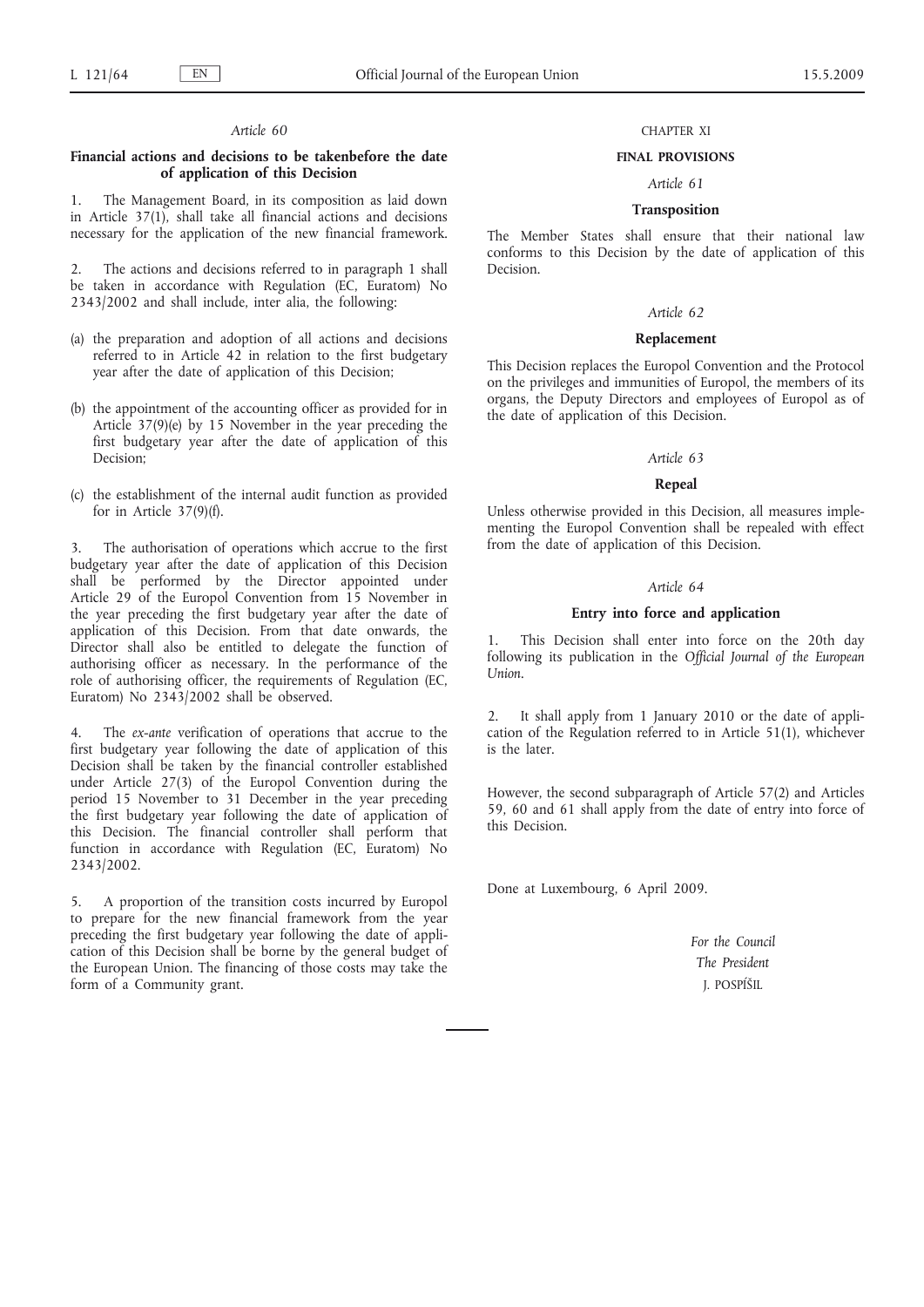## *ANNEX*

List of other forms of serious crime which Europol is competent to deal with in accordance with Article 4(1):

- unlawful drug trafficking,
- illegal money-laundering activities,
- crime connected with nuclear and radioactive substances,
- illegal immigrant smuggling,
- trafficking in human beings,
- motor vehicle crime,
- murder, grievous bodily injury,
- illicit trade in human organs and tissue,
- kidnapping, illegal restraint and hostage taking,
- racism and xenophobia,
- organised robbery,
- illicit trafficking in cultural goods, including antiquities and works of art,
- swindling and fraud,
- racketeering and extortion,
- counterfeiting and product piracy,
- forgery of administrative documents and trafficking therein,
- forgery of money and means of payment,
- computer crime,
- corruption,
- illicit trafficking in arms, ammunition and explosives,
- illicit trafficking in endangered animal species,
- illicit trafficking in endangered plant species and varieties,
- environmental crime,
- illicit trafficking in hormonal substances and other growth promoters.

With regard to the forms of crime listed in Article 4(1) for the purposes of this Decision:

- (a) 'crime connected with nuclear and radioactive substances' means the criminal offences listed in Article 7(1) of the Convention on the Physical Protection of Nuclear Material, signed at Vienna and New York on 3 March 1980, and relating to the nuclear and/or radioactive materials defined in Article 197 of the Treaty establishing the European Atomic Community and in Council Directive 96/29/Euratom of 13 May 1996 laying down basic safety standards for the protection of the health of workers and the general public against the dangers arising from ionizing radiation (1);
- (b) 'illegal immigrant smuggling' means activities intended deliberately to facilitate, for financial gain, the entry into, residence or employment in the territory of the Member States, contrary to the rules and conditions applicable in the Member States;

<sup>(</sup> 1) OJ L 159, 29.6.1996, p. 1.